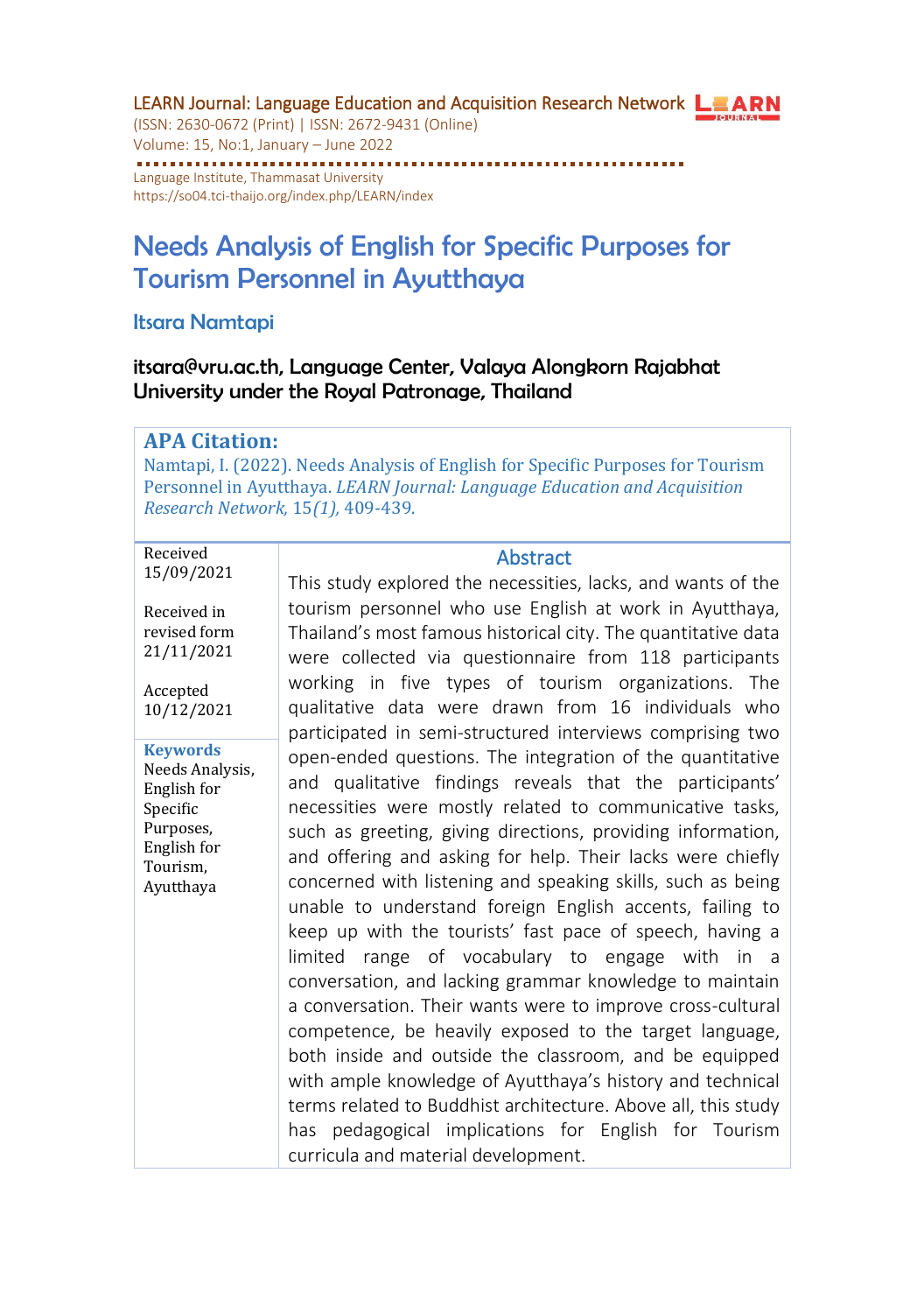### **Introduction**

Today's fast globalization of the world's economies has been calling for a shared, international language known as *lingua franca*, which allows communication between or among people speaking different mother tongues. English is the most widely spoken language worldwide, with well over 1.1 billion people speaking it as either a first or a second language (Ghosh, 2020). Approximately, a quarter of the world's population also speaks this lingua franca at a useful level (Neeley, 2012). Most importantly, English is no longer considered as a language that belongs to countries with large communities of anglophones like the UK, the US, Canada, Australia, and New Zealand, known in Kachru's term as the Inner Circle (Kachru, 1985). Rather, it has gained the status of World Englishes, meaning that whoever communicates in English in whatever country owns the English language.

The paramount importance of English is unquestionable in today's workforce. It is the global language of business and is the main language of international communication across many industries worldwide, including the travel industry (Neeley, 2012; Vuković-Voćjnovi & Nićin, 2012). Thailand, for example, relies on the tourism industry as a major economic sector, accounting for 17% of its GDP in the first half of 2019 (Surawattananon, 2019). Furthermore, the number of international tourists has been increasing every year, and, in 2019, Thailand set a new tourism record, seeing as many as 40 million foreign tourists across the country (Ministry of Tourism and Sports, 2020). The influx of international tourists has in turn increased the need for good English communication skills among those who work in the tourism industry.

Despite a high demand in English for Tourism, there are very few textbooks that meet specific needs of tourist personnel in Ayutthaya as most existing textbooks are designed for a mass use. Adding to that, existing textbooks targeting at English for Tourism do not seem appropriate for Thai learners as many topics are not culturally related to the country's context (Strutt, Dubicka, & O'Keeffe, 2017; Walker & Harding, 2009). This research, thus, aims to investigate the problems that tourism personnel in Ayutthaya have and what they need when communicating in English, following Hutchinson and Waters' (1987)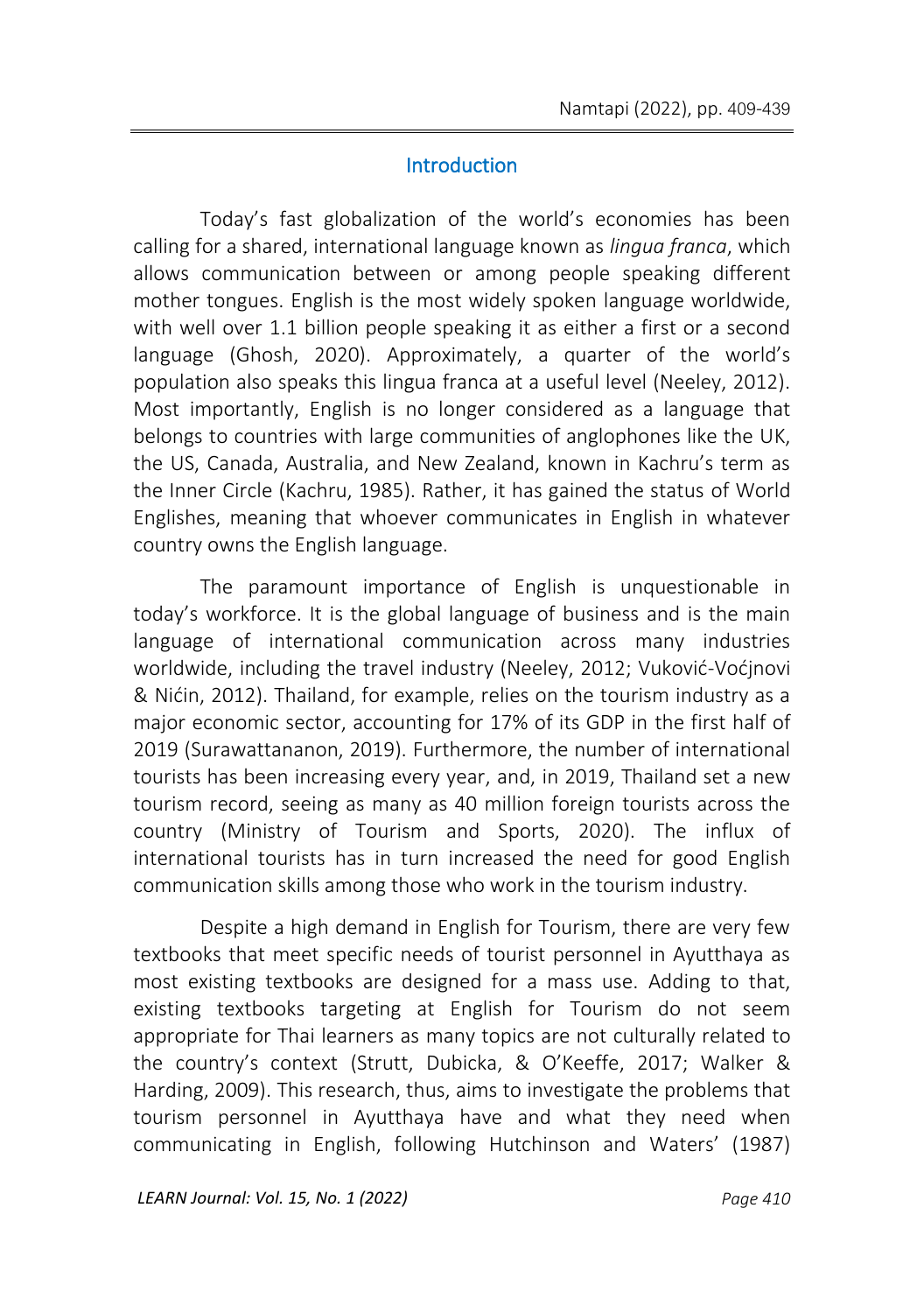target needs. The study specifically explores their necessities (the tasks they have to perform), lacks (the areas of skills where they need to improve), and wants (the expectations they have for courses they would like to take) so that an appropriate curriculum can be designed, along with the relevant material, in order to respond to their needs.

### Literature Review

### English for Specific Purposes (ESP)

English for Specific Purposes (ESP) is an approach to language teaching in which the content and method are appropriate for the learners as they are justified by their reason for learning. ESP is traditionally divided into two broad areas: English for Occupational Purposes (EOP) and English for Academic Purposes (EAP) (Hutchinson & Waters, 1987; Johns & Price, 2014; Kennedy & Bolitho, 1984). Although EOP and EAP are similar in that they necessitate on-going needs assessment and target situation analysis, the former is taught in situations where the learners need to use English as part of their work, whereas the latter is taught in educational settings where the learners need to use English for their studies (Johns & Salmani Nodoushan, 2015). On top of that, while EOP is directed at 'just in time' learning, which equips the learners with hands-on experience once they have entered the target profession, EAP is directed at 'just in case' learning, which prepares the learners for a profession in an unknown future (Salmani-Nodoushan, 2020). An example of EOP is English for Tourism and that of EAP is English for Science and Technology. The two questions that most of the ESP research takes into consideration before designing ESP course materials are (1) why a particular learner needs to learn the target language, and (2) which approach to language learning is the most suitable for him/her (Hutchinson & Waters, 1987).

To get a clearer picture of how ESP is different from General English, Dudley-Evans and St. John (1998, p. 4) put forth three absolute characteristics of ESP courses as follows:

(1) ESP is designed to meet specific needs of the learner.

(2) ESP makes use of the underlying methodology and activities of the disciplines that it serves.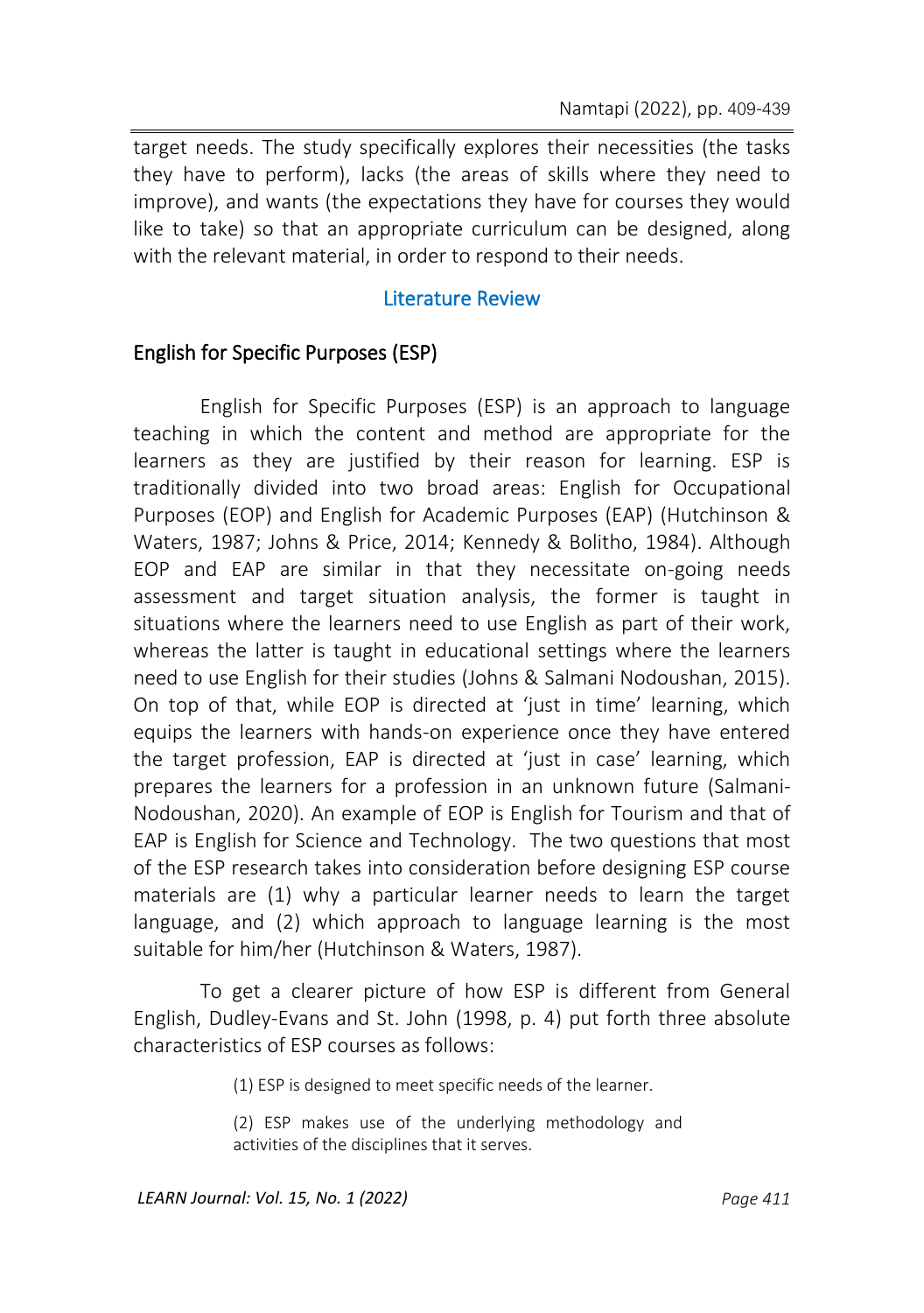(3) ESP is centered on the language (grammar, lexis), skills, and discourse appropriate to these activities

Most importantly, developing appropriate language materials for ESP is an essential component of its practice. Therefore, this study aims to find out what tasks tourism personnel in Ayutthaya perform, what skills they have problems with, and what training expectations they have in order to determine what content and teaching method are the most suitable for an English for Tourism course.

### Needs analysis

Central to ESP is needs analysis, which is the primary step in designing language courses. The term 'needs', however, is difficult to understand as it has been interpreted and discussed by a number of scholars from multiple perspectives. For example, Hutchinson and Waters (1987) classify needs into two categories: target needs and learning needs. They further subdivide target needs into necessities, lacks, and wants. They also define learning needs as how learners master the foreign language in terms of what skills or strategies they prefer to use. Another definition is given by Berwick (1989) who distinguishes between perceived needs and felt needs, which correspond to Brindley's (1989) terms objective needs and subjective needs, respectively. The former refers to what experts think learners need to learn, while the latter refers to the desires of learners themselves.

There are at least seven approaches to needs analysis according to Jordan (1997), but the most widely-discussed are Present Situation Analysis (PSA), and Learning Situation Analysis (LSA), and Target Situation Analysis (TSA), which will be applied in the current study. TSA, based on Munby's (1978) Communication Needs Processor, was first employed by Chamber (1980) who prioritized functions, forms, and frequencies of the language in the target situation the learners were involved in. TSA has also been employed to identify not only language skills, but also tasks and activities learners need to perform in the target situations (Long, 2005).

In this study, TSA was conducted to decide on course content and structure for tourism personnel in Ayutthaya. Their necessities, lacks, and wants with respect to English for tourism were investigated, following Hutchinson and Waters' (1987) definition of target needs. In particular,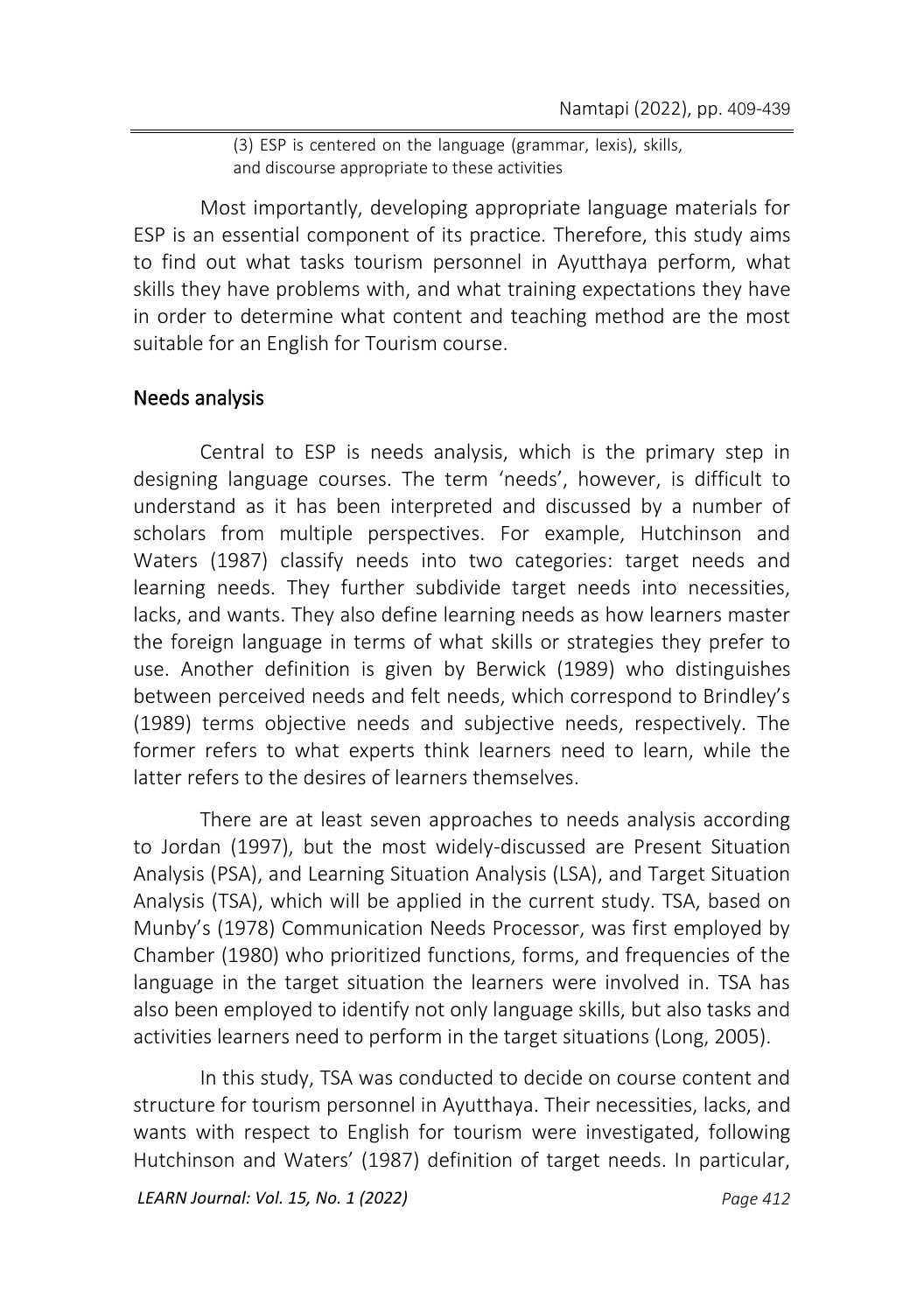their necessities are the tasks they have to perform at work; their lacks are the areas of skills where they need to improve; their wants are their expectation towards courses they are likely to take in the future, in terms of instructors, materials, and teaching methods. This study, thus, aimed to find out what tasks the participants perform, what skills cause them problems, and what expectations they have in order to design a course not for tourism personnel themselves but for tourism students or interns who will work in Ayutthaya.

### World Englishes and English for Tourism

The term 'World Englishes', also known as Global Englishes and New Englishes, refers to localized forms of English found throughout the world and is theorized by Kachru (1985) who proposes the three Concentric Circles model: the Inner Circle, the Outer Circle, and the Expanding Circle. The Inner Circle refers to the countries where English was traditionally used as a first language, including the UK, the US, Canada, Australia, and New Zealand. The Outer Circle refers to the postcolonial countries where English has been institutionalized, such as India, Malaysia, the Philippines, Singapore, and South Africa. The Expanding Circle refers to the countries where English is used as a foreign language, such as China, Indonesia, Japan, South Korea, and Turkey. According to McHenry (2021), Kachru's model serves as a tool for understanding the spread of English as a global language for two reasons. Firstly, it captures that fact that English originally belonged to the UK and its settler colonies before it spread out of the Inner Circle. Secondly, it reflects how English is used today; that is, countries with the largest and fastest growing populations form the Outer and Expanding Circles.

As English for Tourism almost always exists in multilingual and multicultural contexts, the Inner Circle model of English teaching, which prioritizes the so-called standard English, focuses on native-like proficiency development, and prefers textbooks oriented to Inner Circle English, may no longer be appropriate. Take the tourism industry in Thailand as an example, although the country saw nearly 40 million foreign visitors in 2019, those who came from the UK, the US, Canada, Australia, and New Zealand, which represent Inner Circle countries, accounted for just under 10%, while those from China, Japan, and South Korea, which represent Expanding Circle Countries, made up almost 40%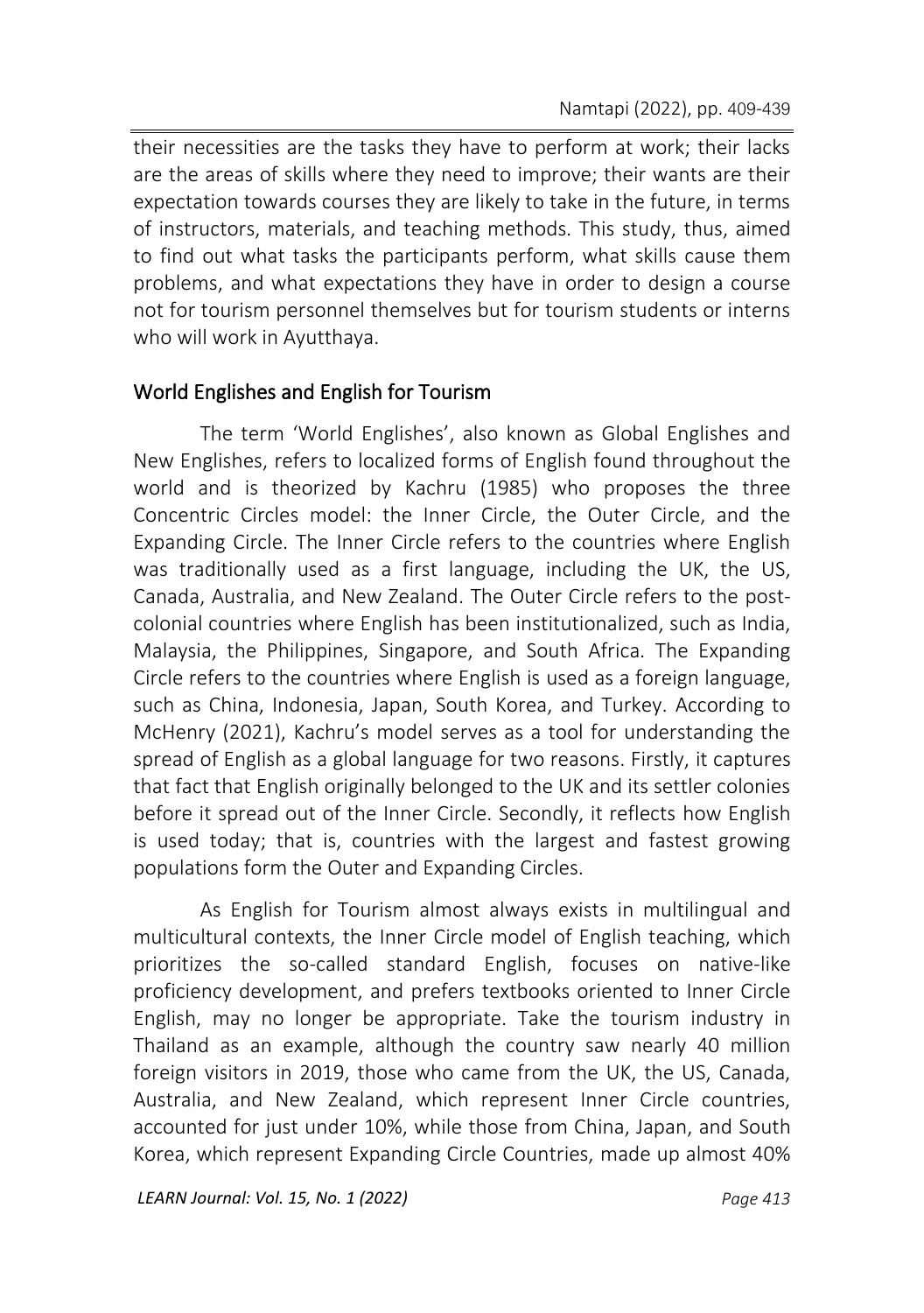of the total number of arrivals (Ministry of Tourism and Sports, 2020). This situation calls for the need for learners to be exposed to localized varieties of English, gain awareness of how English is used in Expanding Circle contexts, and develop both linguistic and intercultural competence to communicate with diverse interlocutors.

### Phranakorn Si Ayutthaya as a major tourist attraction in Thailand

Phra Nakhon Si Ayutthaya, or Ayutthaya, Thailand's former capital for 417 years, is a historical province located in the Central Plains of Thailand. There are many canals in this city stretching from the north to the south and the east to the west with their mouths connected to the Chao Phaya and Pasak rivers. What attracts thousands of tourists to visit this city founded by King U-Thong in 1350 A.D. is myriads of magnificent ancient ruins, pagodas, and temples scattered across the city. In the heart of Ayutthaya city lies Ayutthaya Historical Park, designated as a UNESCO world heritage site in 1991. There are also three palaces in this former capital, namely, the Grand Palace, Chantharakasem Palace (a.k.a. the Front Palce), and Wang Lang (a.k.a. the Rear Palace). Ayutthaya is conveniently accessible thanks to good roads, and it is just a one-hour drive from Bangkok.

According to the Ministry of Tourism and Sports (2020), Ayutthaya has seen an increasing number of foreign tourists each year, rising from about 1.8 million in 2016 to 2.1 million in 2019. In early 2018, the melodrama 'Buphesaniwat' also boosted the tourism industry in the city, attracting thousands of domestic as well as foreign tourists to trace the footprints of the protagonist 'Karakaed' who traveled to a number of ancient historical places in Ayutthaya (The Economist, 2018). The series was so popular that in late March that year, the historical park decided to extend its hours of operation in response to the number of visitors that had doubled in the wake of the popularity of the romantic comedy (Bangkok Post, 2019). Although this phenomenon did not significantly increase the number of foreign visitors, the fact that this soap opera attracted many more Thai visitors than ever before had an indirect impact on the development of the city, which in turn attracted more foreign tourists in the following years.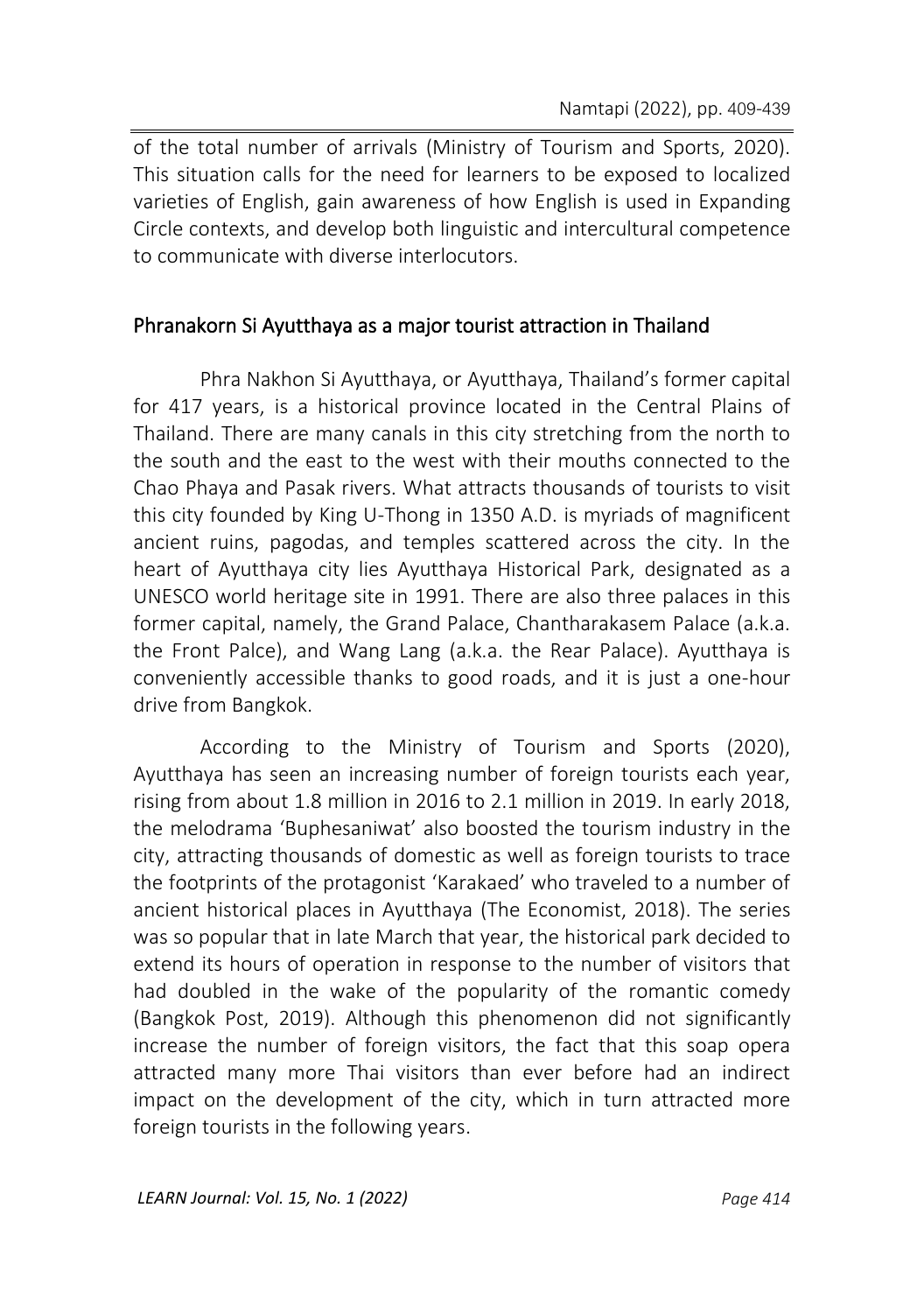### Previous studies

A plethora of research has been conducted on problems encountered by tourism staff when communicating in English at work in Thailand. With respect to research instruments, almost every previous study employed a Likert-scale questionnaire for data collection; some drew data from interviews, either unstructured, semi-structured, lightlystructured, or in-depth. A few also tested the subjects' language proficiencies, using either an oral or written exam. In terms of research participants, the previous studies may be divided into two groups: one investigating a specific section of the population such as hotel receptionists and tourist police officers, and the other examining heterogenous groups of the population. In the following paragraphs, related literature will be reviewed, based on the types of participants recruited in each study.

A number of studies have investigated problems and needs in English for tourism staff who had different careers and worked in different regions or provinces of Thailand. For example, Kalasin & Charumanee (2015), Chamnankit & Yuangsri (2016), and Kijpoonphol and Linh (2021) explored how hotel front desk staff communicated with foreign guests at work. Prachanant (2012), Phongpichitphoom (2017), Charoensuk, Chuai-in, & Wate cho (2018) investigated English problems encountered by travel agents. Wongthorn and Sriwanthana (2007) and Chomchuen and Rattanasak (2018) investigated the needs of public vehicle drivers to communicate in English at work. Rungsavang and Clarke (2016) and Praesrisakul, Chaibunruang, and Purisarn (2019) examined how tourist police officers dealt with English-speaking tourists. There have also been a few studies that investigated other tourismrelated occupations' needs and problems in English for communication, including raft service entrepreneurs (Nomnian, 2014), train staff (Prasitpornkun, 2016), and convenience store employees (Nuemaihom, 2017).

To the best of the researcher's knowledge, there has been only one study that recruited different tourism-related occupations for data collection. Piriyasilp (2014) surveyed the English language needs for tourism personnel who worked at many different places such as tourist attractions, immigration offices, banks, hotels, the airport, and tour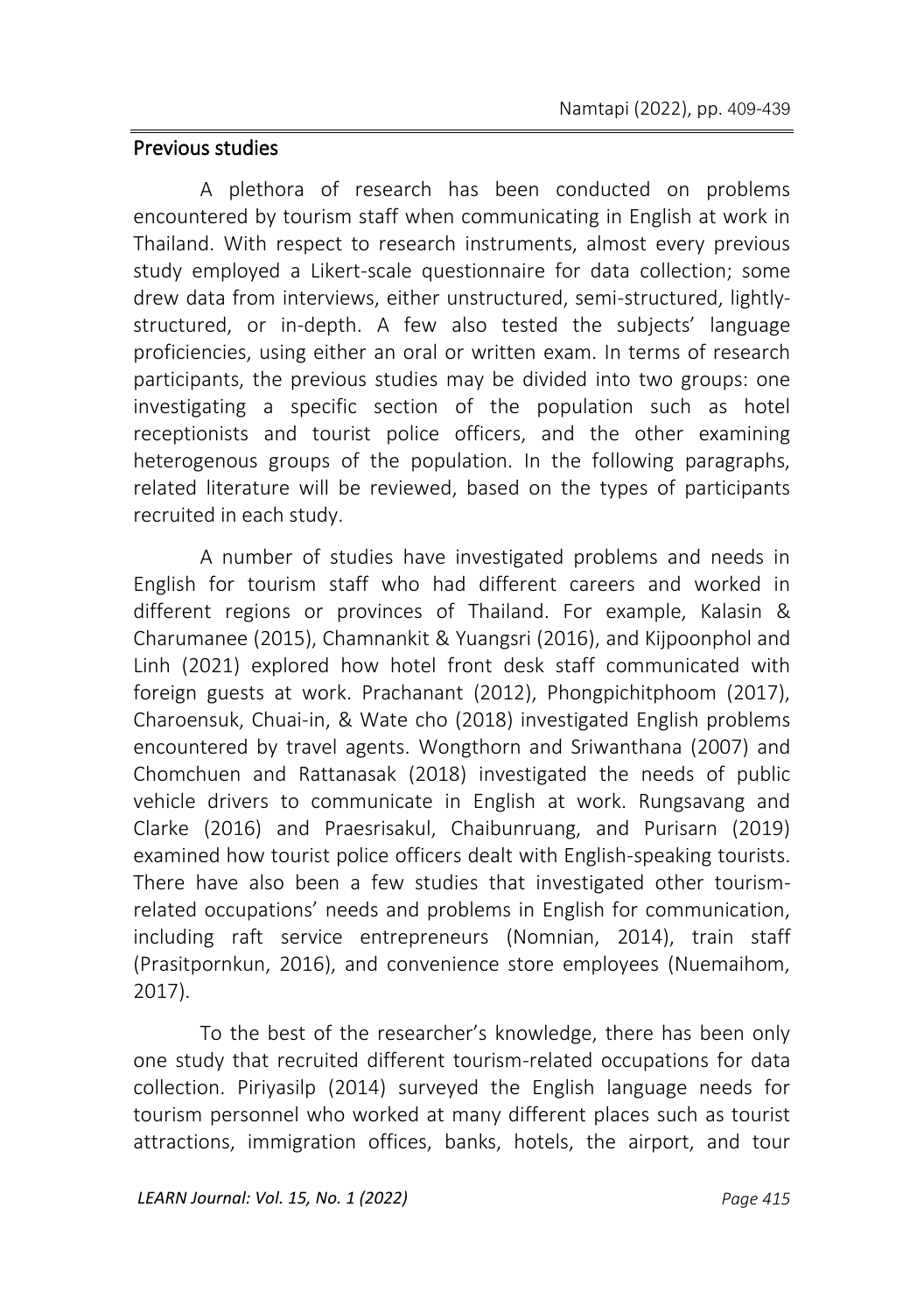operators in Khon Kaen, a major province in Northeastern Thailand. She collected data from questionnaires distributed to 300 participants and gained further information from informal interviews conducted with some selected participants. This large-scale study allowed the researcher to generalize her findings and include tentative topics in a short training course.

### The present study

To date, there has been no research investigating how English is used by tourism personnel in Ayutthaya, Thailand's most famous historical city, on a large scale, so the current study aimed to fill in this gap. Other than a questionnaire, which might lack personalization and disallow participants to mention some hidden issues, the current study also included a semi-structured interview so that some participants could also share ideas they might have been reluctant to write down.

This study has three research questions, which correspond to Hutchinson and Waters' (1987) definition of target needs: necessities, lacks, and wants. They are as follows:

(1) What tasks do tourism personnel in Ayutthaya frequently perform at work?

(2) What problems do tourism personnel in Ayutthaya encounter with respect to the four English skills?

(3) What kind of English for Tourism courses would tourism personnel in Ayutthaya like to take to improve their skills?

### **Methodology**

### Participants

A total of 118 participants were purposively selected from a large pool of tourism personnel who had been working in Phra Nakorn Si Ayutthaya district, Phra Nakorn Si Ayutthaya province, where English was used as a medium of communication. As definitions of tourism organizations may vary, it is almost impractical to designate the population size of tourism personnel in the Ayutthaya district, which has seen the country's highest number of international tourists every year.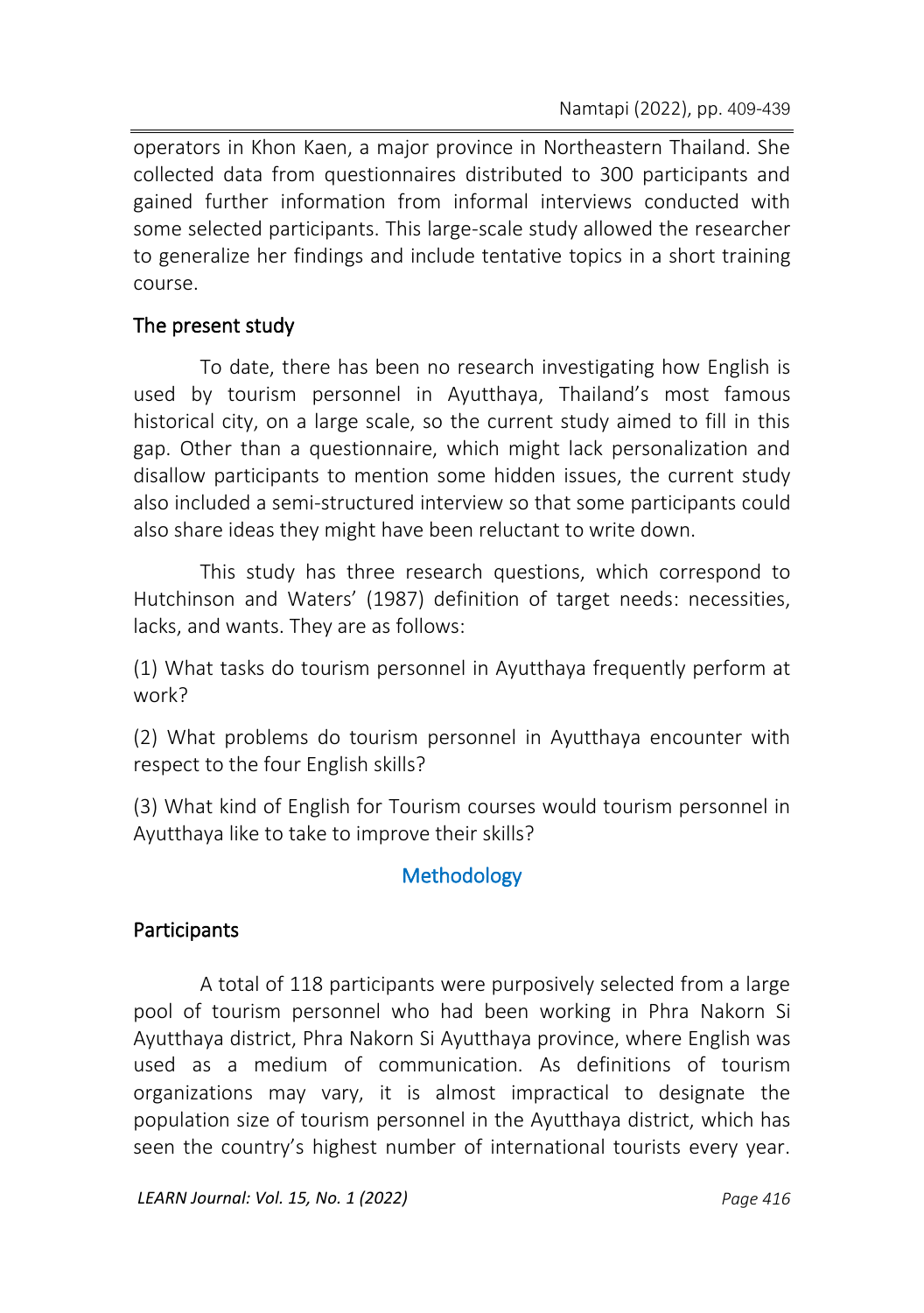Therefore, a stratified purposeful sampling method was employed. The participants were representatives from five types of tourism organizations adapted from Piriyasilp's (2014) classification of tourismrelated places: (1) police stations, (2) tourism authorities (state-funded), (3) temples and royal palaces, (4) tour operators, and (5) hotels. In total, there were two police stations (Ayutthaya Police Station and Ayutthaya Tourist Police Station), two tourism authorities (Ayutthaya Tourism Authority of Thailand and Ayutthaya Provincial Office of Tourism and Sports), four temples (top-rated ones suggested by Lonely Planet) and one palace (Chandrakasem Palace), five tour operators, and five hotels (top-rated five-star hotels suggested by Planetware).

Of the 118 participants who were asked to complete a questionnaire, 16 were further selected for semi-structure interviews. Two worked at police stations, two at tourism authorities, four at temples and royal palaces, four at tour operators, and four at hotels. These 16 participants were selected considering the proportion of questionnaire respondents related to each type of organization. All of them had also been in close contact with foreign visitors at work.

### Research instruments

### *Questionnaire*

*LEARN Journal: Vol. 15, No. 1 (2022) Page 417* The questionnaire was divided into five parts: (1) general information, (2) English educational background, (3) English tasks performed at work, (4) English skill problems encountered at work, and (5) needs for taking extra English language courses. The third, fourth, and fifth parts address the participants' necessities, lacks, and wants, respectively. In addition, the first and the second parts require the participants to either provide short answers or check boxes. The third and the fourth parts require the participants to respond to five-point Likert items, while the fifth part requires the participants to check boxes. The original version of the questionnaire was written in English, but the one administered to the participants was translated into Thai to ensure intelligibility and avoid ambiguity concerning the content. All items in the questionnaire were validated by a panel of three experts comprising a university lecturer specialized in English for tourism, an experienced tour guide, and the author of a popular English for tourism textbook. The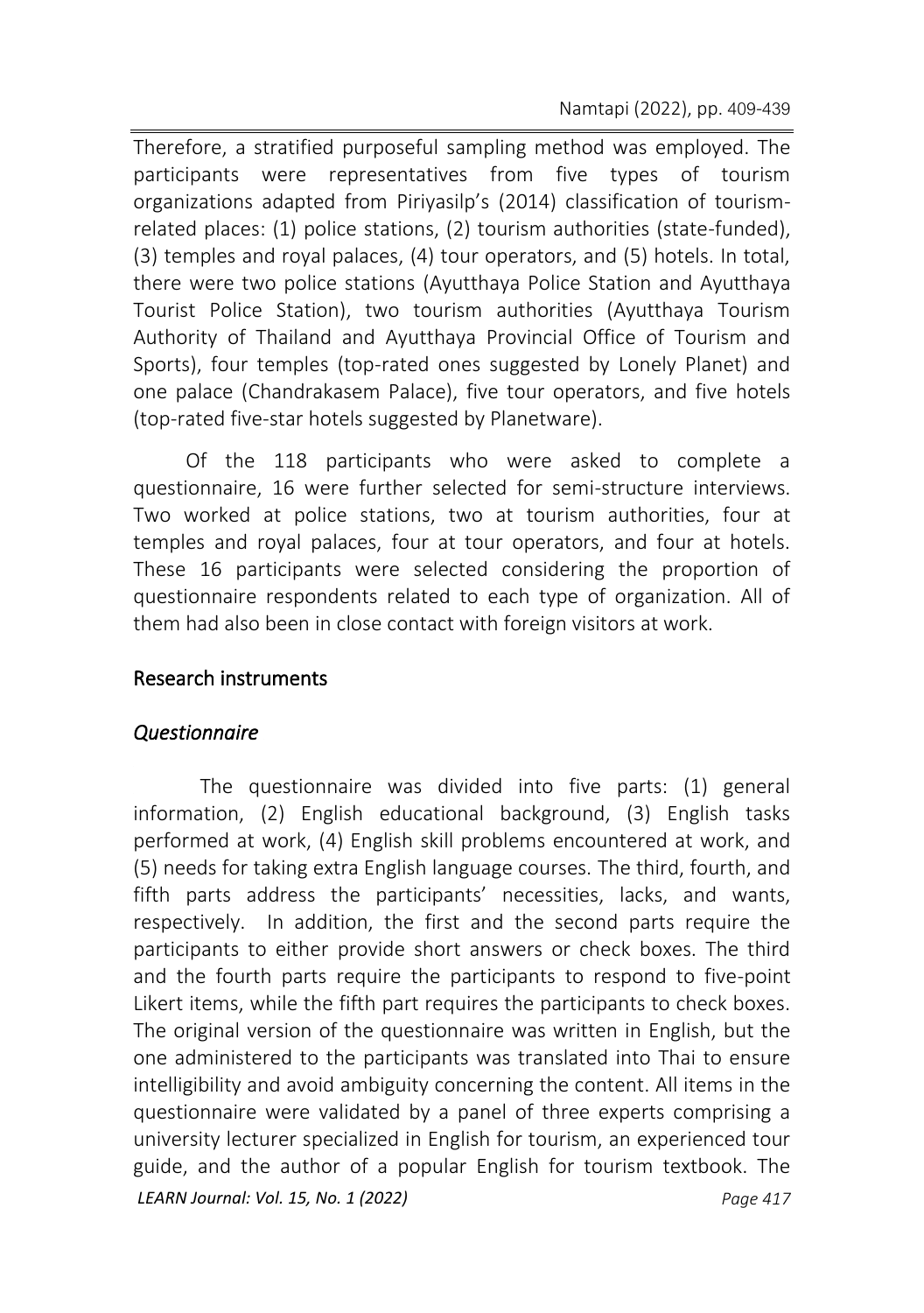Index of Item-Objective Congruence (IOC) was employed to judge the congruence between the questionnaire items and the objectives on which they were based, using a score range from -1 to 1. The items with scores lower than 0.5 were excluded, while the items with scores greater than 0.5 were retained.

### *Semi-structured interviews*

Semi-structured interviews consisting of two open-ended questions were conducted in this study. The first question dealt with the four English language skills, while the second question concerned curriculum development. The two questions were "Which English language skill do you think is the most problematic?" and "If you were to develop a curriculum for English for Tourism courses, what content would you most likely include in the curriculum?", which address the interviewees' lacks and wants, respectively. The interviews were conducted in Thai and digitally recorded, each of which lasted approximately 5 minutes. They were then transcribed, translated into English, and analyzed by the researcher. One English language lecturer helped the researcher proofread the translated interviews to ensure that the verbal data were correctly and appropriately translated into the English version.

### Data collection procedure

Data gathering was carried out in two phases. The first phase involved a pilot survey where the questionnaire was distributed to 20 participants at two tourism-related organizations in Ayutthaya in March 2019. This process was to ascertain that every questionnaire item was unambiguous to the participants. The pilot questionnaire was subsequently revised and reformatted for the main study. The second phase involved administering the questionnaire to 150 participants who worked at police stations, tourism authorities, temples and royal palaces, tour operators, and hotels. Approximately 40 students who were enrolled in an undergraduate English for Communication course taught by the researcher in the second semester of academic year 2019 helped distribute the questionnaires to the participants. The questionnaire survey was conducted in April and May 2019, after which the semi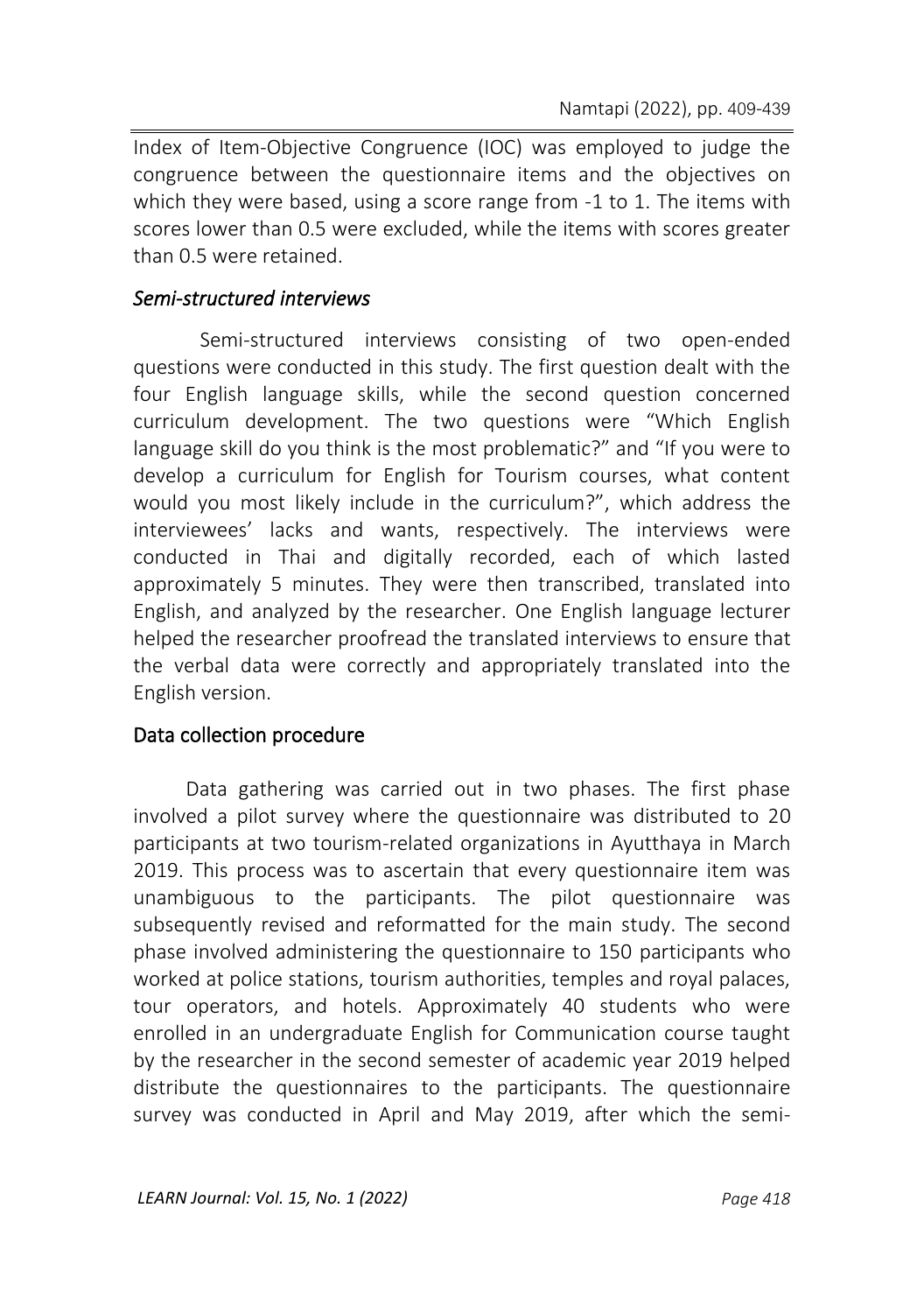structured interviews were conducted by the researcher in the following month.

### Data analysis

Descriptive statistics were used to analyze the quantitative data. Percentages, means, and standard deviations were obtained to analyze the results. The mean scores for the third and fourth parts of the questionnaire were interpreted based on the following criteria (adapted from Prachanant (2012)):

### Table 1

*Mean range interpretation for the third and fourth parts of the questionnaire*

| Mean range    | Part 3<br>English tasks performed at work | Part 4<br>English skill problems encountered<br>at work |
|---------------|-------------------------------------------|---------------------------------------------------------|
| $4.50 - 5.00$ | Very high                                 | Most                                                    |
| $3.50 - 4.49$ | High                                      | A lot                                                   |
| $2.50 - 3.49$ | Moderate                                  | Moderate                                                |
| $1.50 - 2.49$ | Low                                       | Little                                                  |
| $1.00 - 1.49$ | Verv low                                  | Least                                                   |

As for the semi-structured interviews, the deductive approach for thematic analysis proposed by Willig (2013) was used for the qualitative data analysis. More specifically, the researcher followed the six steps of thematic analysis developed by Braun and Clarke (2006, p. 87), as detailed below.

### Table 2

*Six phases of thematic analysis (adapted from Braun & Clarke, 2006: 87)*

| Phase                          | Description of the process                             |  |  |
|--------------------------------|--------------------------------------------------------|--|--|
| 1. Familiarizing yourself with | Transcribing verbal data, reading and re-reading the   |  |  |
| your data                      | data, and marking ideas for coding                     |  |  |
| 2. Generating initial codes    | Coding interesting features/elements and collating the |  |  |
|                                | data relevant to each code                             |  |  |
| 3. Searching for themes        | Collating codes into potential themes                  |  |  |
| 4. Reviewing themes            | Making sure the themes reflect their coded extracts,   |  |  |
|                                | are independent from one another, and tell the         |  |  |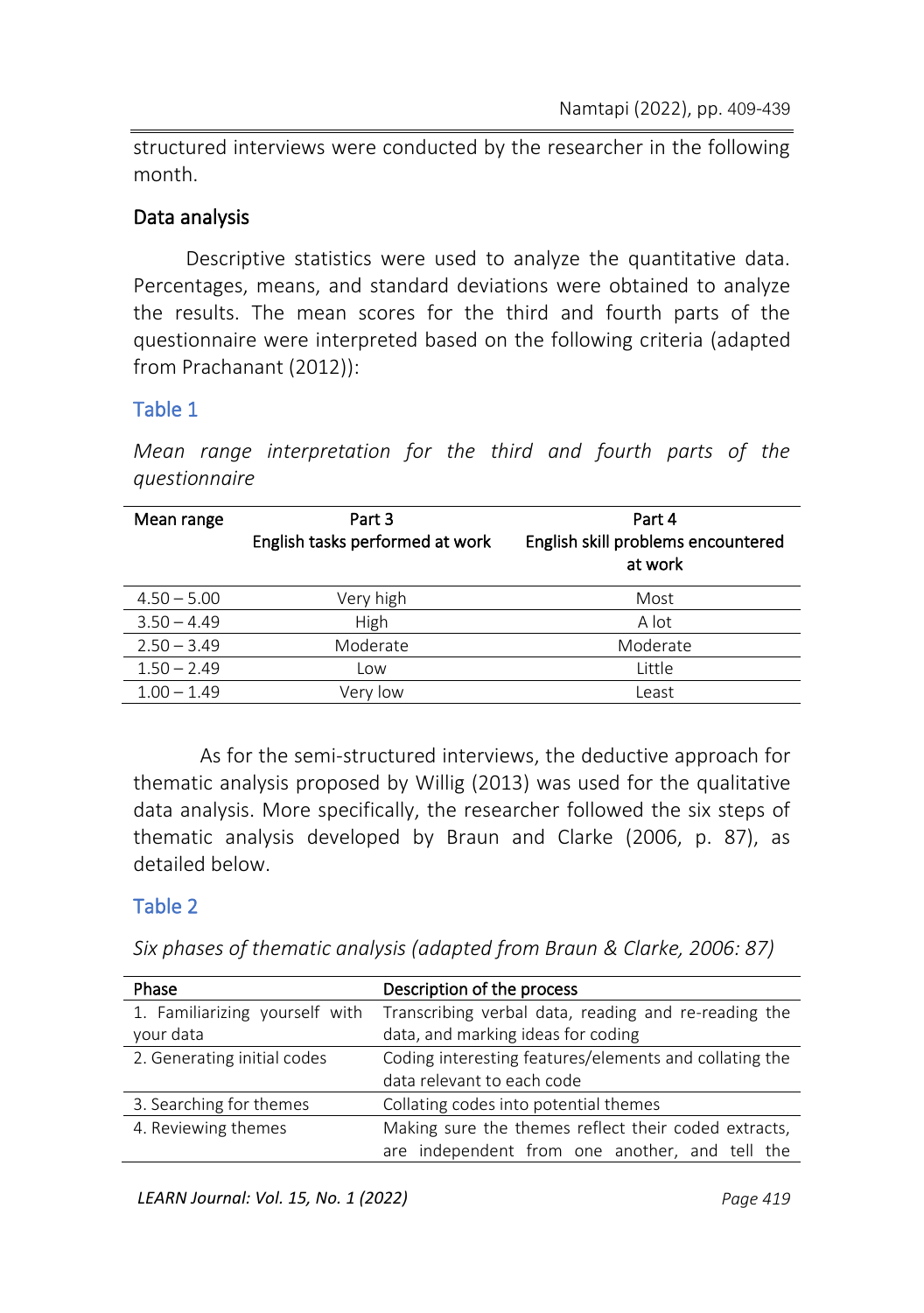| Description of the process<br>Phase |                                                       |
|-------------------------------------|-------------------------------------------------------|
|                                     | overall story about the data                          |
| 5. Defining<br>naming<br>and        | Refining all themes and giving appropriate names to   |
| themes                              | each of them                                          |
| 6. Producing the report             | Providing data extracts to demonstrate the prevalence |
|                                     | of the themes and relating the analysis back to the   |
|                                     | research question(s)                                  |

### **Results**

### Questionnaire

### *General Information about the participants*

Approximately 40% (n = 47) of the participants were male and 60% (n=71) were female. They were 37 years old on average and had about 8 years of experience. In terms of their level of education, 55% of the participants ( $n = 65$ ) held a bachelor's degree, while 39% of them ( $n = 46$ ) had not earned a bachelor's degree; only  $6\%$  of them (n = 7) had a master's degree or higher. The number of participants based on the five types of tourism organizations detailed in (3.1) is shown below.

### Table 3

*Number of participants based on the five types of tourism organizations*

| Number of participants (%) |
|----------------------------|
| 10 (9%)                    |
| 16 (14%)                   |
| 30 (25%)                   |
| 32 (27%)                   |
| 30 (25%)                   |
|                            |

### *English language background*

The majority of the participants started learning English either in kindergarten (47%) or in primary school (48%). They had studied English for approximately 13 years prior to their career. Eighty-five percent of them reported that they used English at least one day per week, and up to 45% claimed that they used English at work every single day. Almost half of them (48%) had also taken a course in English for Tourism.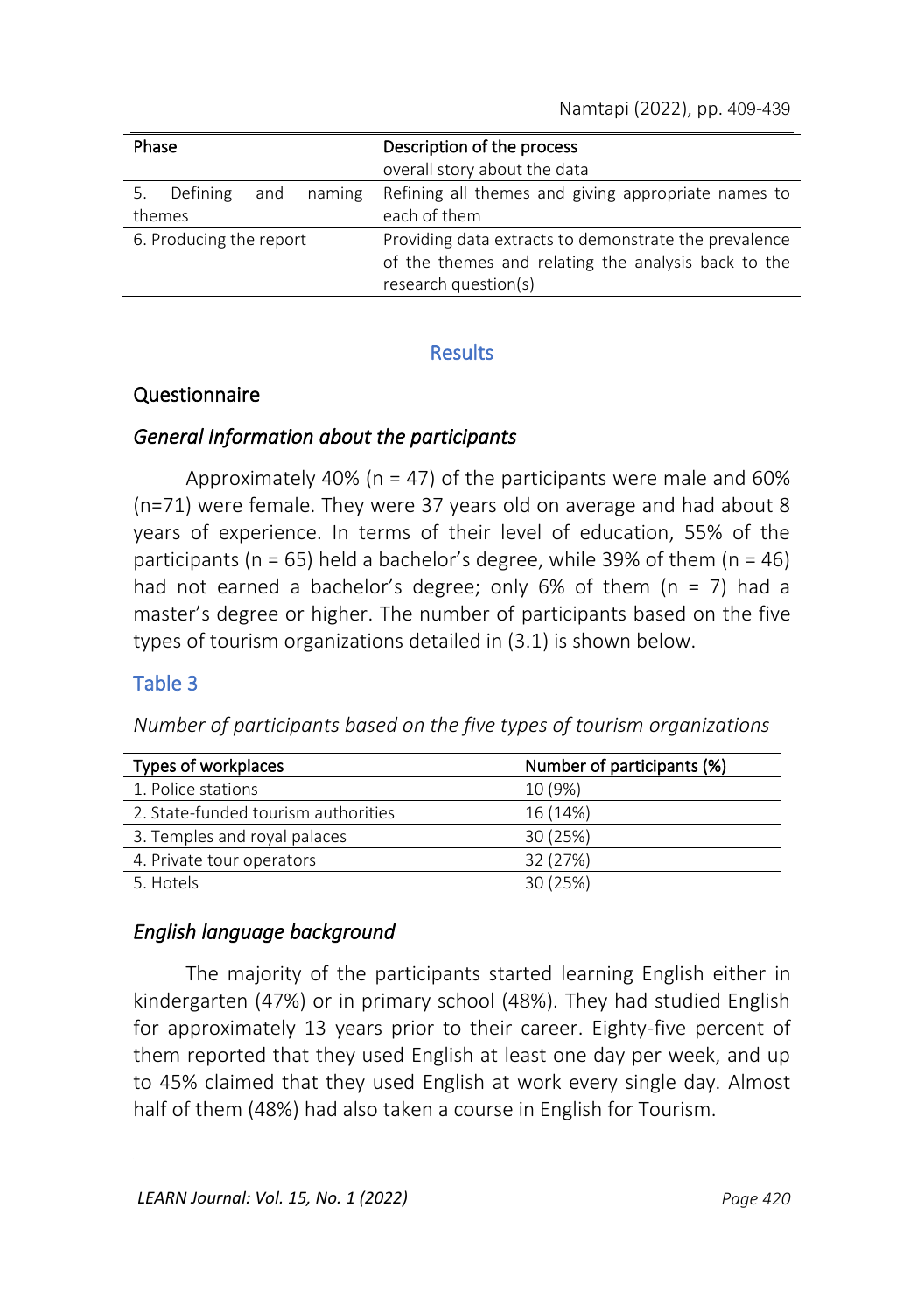### *English tasks performed at work*

When the participants were asked to rate how often they performed English tasks at work, they rated all sixteen tasks in the third part of the questionnaire as shown in Table 4 below.

### Table 4

*Frequency of tasks performed by the tourism personnel at work*

| Tasks                                            | Mean | S.D. | Level    |
|--------------------------------------------------|------|------|----------|
| 1. Everyday life conversations and greetings     | 3.86 | 0.36 | High     |
| 2. Giving suggestions                            | 3.86 | 0.35 | High     |
| 3. Providing general information                 | 3.82 | 0.31 | High     |
| 4. Talking about numbers such as telling prices, | 3.82 | 0.26 | High     |
| distances, etc.                                  |      |      |          |
| 5. Giving directions                             | 3.88 | 0.40 | High     |
| 6. Explaining Thai culture                       | 3.48 | 0.36 | Moderate |
| 7. Talking about Thai food                       | 3.38 | 0.29 | Moderate |
| 8. Asking for help                               | 3.57 | 0.33 | High     |
| 9. Offering help                                 | 3.62 | 0.29 | High     |
| 10. Negotiating                                  | 3.35 | 0.27 | Moderate |
| 11. Note-taking and filling out information in   | 3.09 | 0.31 | Moderate |
| English                                          |      |      |          |
| 12. Searching information in English             | 3.29 | 0.34 | Moderate |
| 13. Talking on the phone                         | 3.19 | 0.35 | Moderate |
| 14. Chatting via applications such as Line       | 3.35 | 0.34 | Moderate |
| 15. Writing maps in English                      | 3.35 | 0.36 | Moderate |
| 16. Emailing                                     | 2.93 | 0.24 | Moderate |

Overall, it can be seen that the tasks the participants performed most frequently at work were giving directions ( $\bar{x}$  = 3.88), everyday life conversations and greetings ( $\bar{x}$  = 3.86), giving suggestions ( $\bar{x}$  = 3.86), providing general information ( $\bar{x}$  = 3.82), talking about numbers such as telling prices and distances ( $\bar{x}$  = 3.82), offering help ( $\bar{x}$  = 3.62), and asking for help ( $\bar{x}$  = 3.57), respectively. The three tasks the participants performed least frequently were emailing ( $\bar{x}$  = 2.93), note-taking and filling out information ( $\bar{x}$  = 3.09), and talking on the phone ( $\bar{x}$  = 3.19), respectively.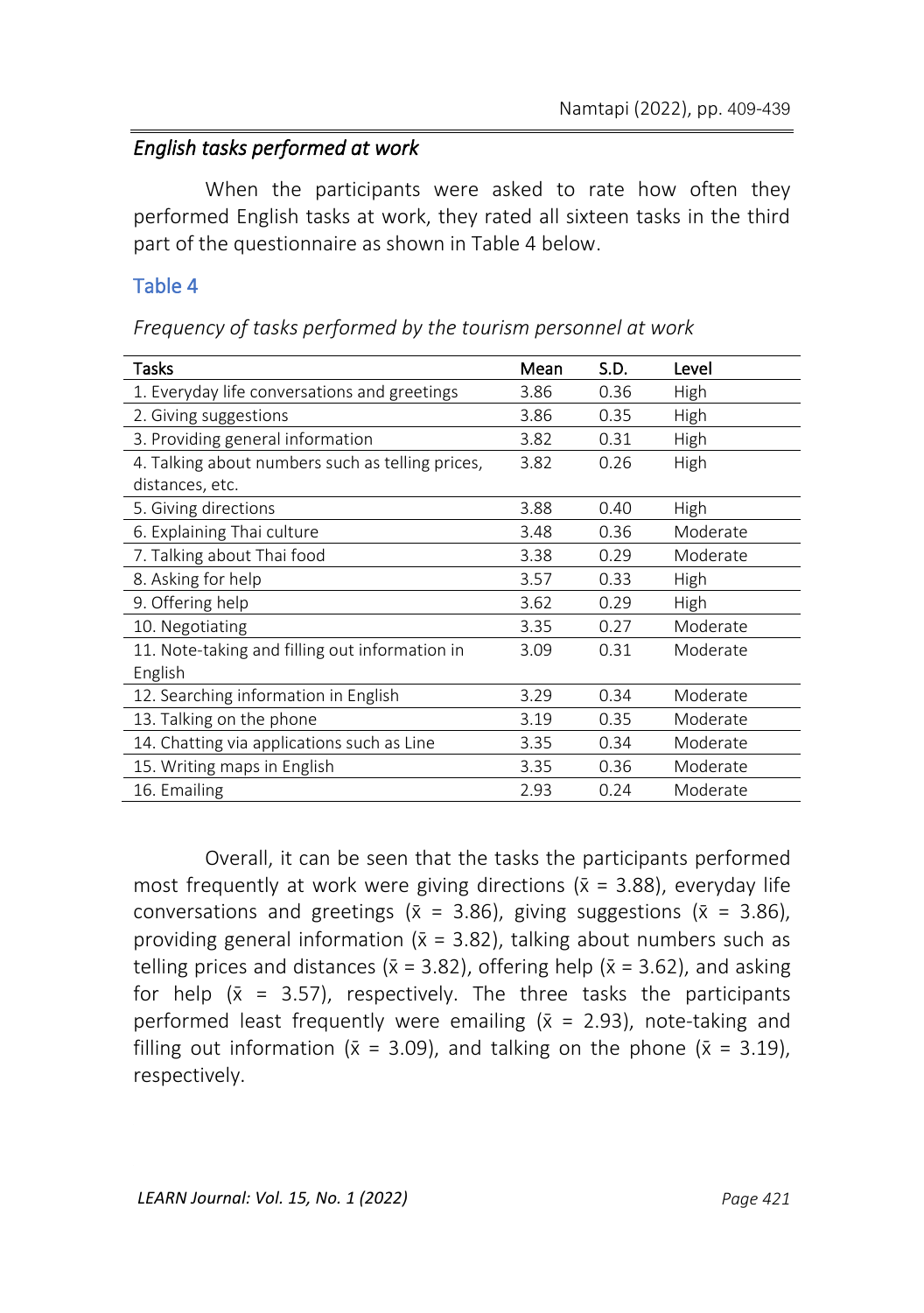### *English skill problems encountered at work*

When the participants were asked to rate how difficult it was to use the four English language skills, they rated all sixteen of them in the fourth part of the questionnaire as shown in Table 5 below.

### Table 5

*Level of English skill difficulty experienced by the tourism personnel at work*

| <b>Skills</b> | Sub skills                                   | Mean | S.D. | Level    |
|---------------|----------------------------------------------|------|------|----------|
|               | 1. Foreigners speaking English too fast      | 3.44 | 0.09 | Moderate |
| Listening     | 2. Being unable to understand foreign        | 3.44 | 0.11 | Moderate |
|               | English accents                              |      |      |          |
|               | 3. Being unable to know the meaning of       | 3.26 | 0.07 | Moderate |
|               | words and expressions                        |      |      |          |
|               | 4. Being unable to understand telephone      | 3.20 | 0.18 | Moderate |
|               | conversations                                |      |      |          |
|               | 5. Being unable to pronounce words and       | 3.11 | 0.23 | Moderate |
|               | phrases correctly                            |      |      |          |
|               | 6. Using inappropriate words and             | 3.16 | 0.05 | Moderate |
|               | expressions                                  |      |      |          |
| Speaking      | 7. Lacking knowledge of grammar and          | 3.07 | 0.12 | Moderate |
|               | structure                                    |      |      |          |
|               | 8. Lacking confidence to start conversations | 2.66 | 0.14 | Moderate |
|               | 9. Having inadequate vocabulary              | 2.91 | 0.20 | Moderate |
|               | 10. Lacking knowledge of grammar and         | 3.05 | 0.22 | Moderate |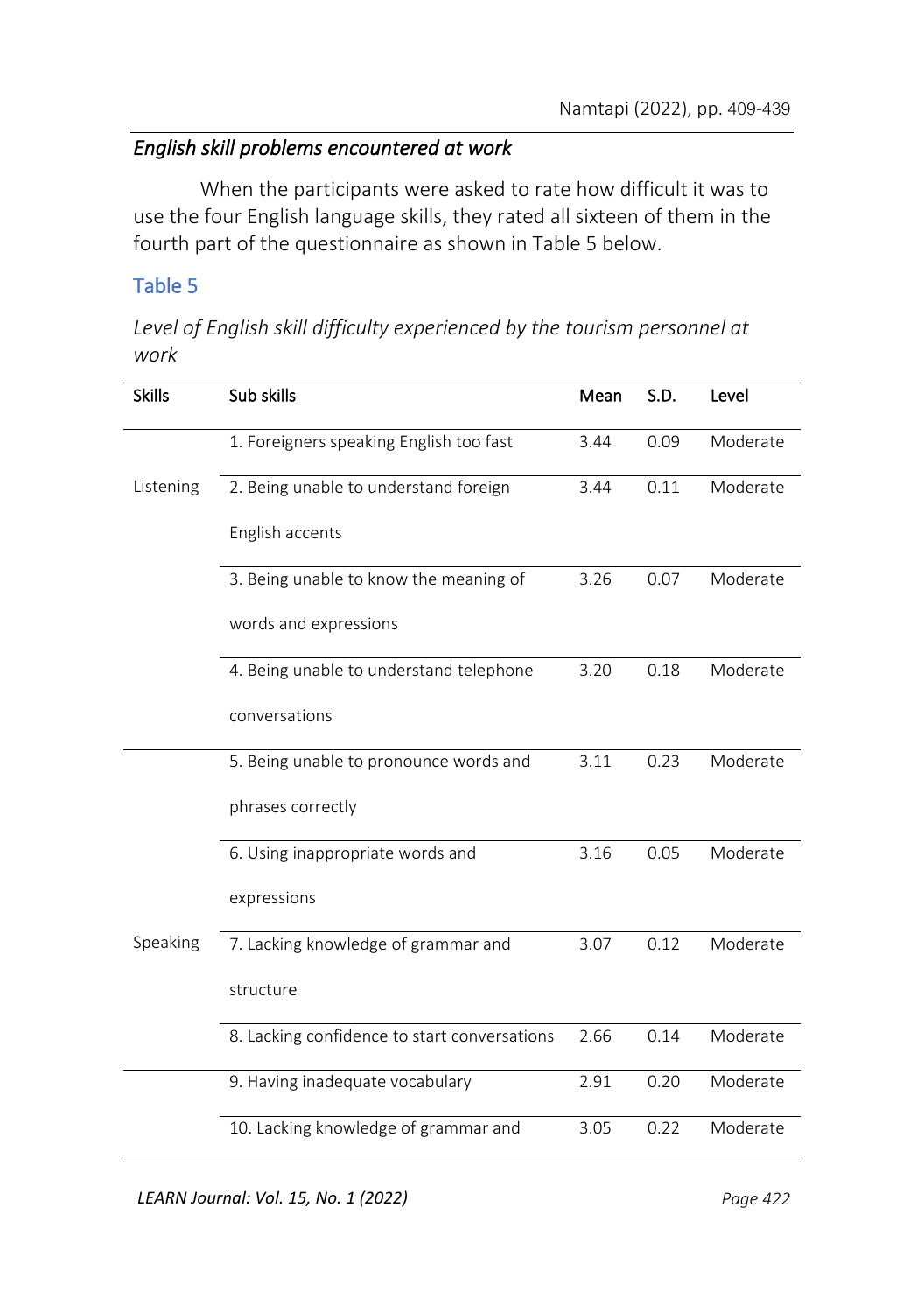Namtapi (2022), pp. 409-439

| <b>Skills</b> | Sub skills                           | Mean | S.D. | Level    |
|---------------|--------------------------------------|------|------|----------|
|               |                                      |      |      |          |
| Reading       | structure                            |      |      |          |
|               | 11. Reading unfamiliar passages      | 3.09 | 0.20 | Moderate |
|               | 12. Reading too long passages        | 3.20 | 0.21 | Moderate |
|               | 13. Lacking knowledge of grammar and | 3.06 | 0.28 | Moderate |
|               | structure                            |      |      |          |
|               | 14. Having inadequate vocabulary and | 3.01 | 0.22 | Moderate |
| Writing       | expressions                          |      |      |          |
|               | 15. Being unable to start writing    | 3.08 | 0.24 | Moderate |
|               | 16. Being unable to take notes       | 3.02 | 0.28 | Moderate |

Overall, all of the sub skills were perceived to pose a moderate level of difficulty to the participants. The three greatest problems experienced by the participants were foreigners speaking English too fast  $({\bar x} = 3.44)$ , being unable to understand foreign English accents ( ${\bar x} = 3.44$ ), and being unable to know the meaning of words and expressions ( $\bar{x}$  = 3.26). The three problems the participants found to pose the lowest level of difficulty were lacking confidence to start conversations ( $\bar{x}$  = 2.66), having inadequate vocabulary (to read) ( $\bar{x}$  = 2.91), and being unable to take notes ( $\bar{x}$  = 3.02).

When taking the four overall English language skills into consideration, it can be seen that listening was the most problematic skill, while the least problematic skill was speaking, as shown in Table 6 below.

### Table 6

*Overall English skill difficulty experienced by the tourism personnel at work*

| $\cdot$<br>۲ki<br>. .                      |                                                   | AVP<br>◡ |
|--------------------------------------------|---------------------------------------------------|----------|
| .<br>$\overline{\phantom{0}}$<br><b>__</b> | $\sim$<br>- 1<br>$\overline{\phantom{a}}$<br>ں ر. |          |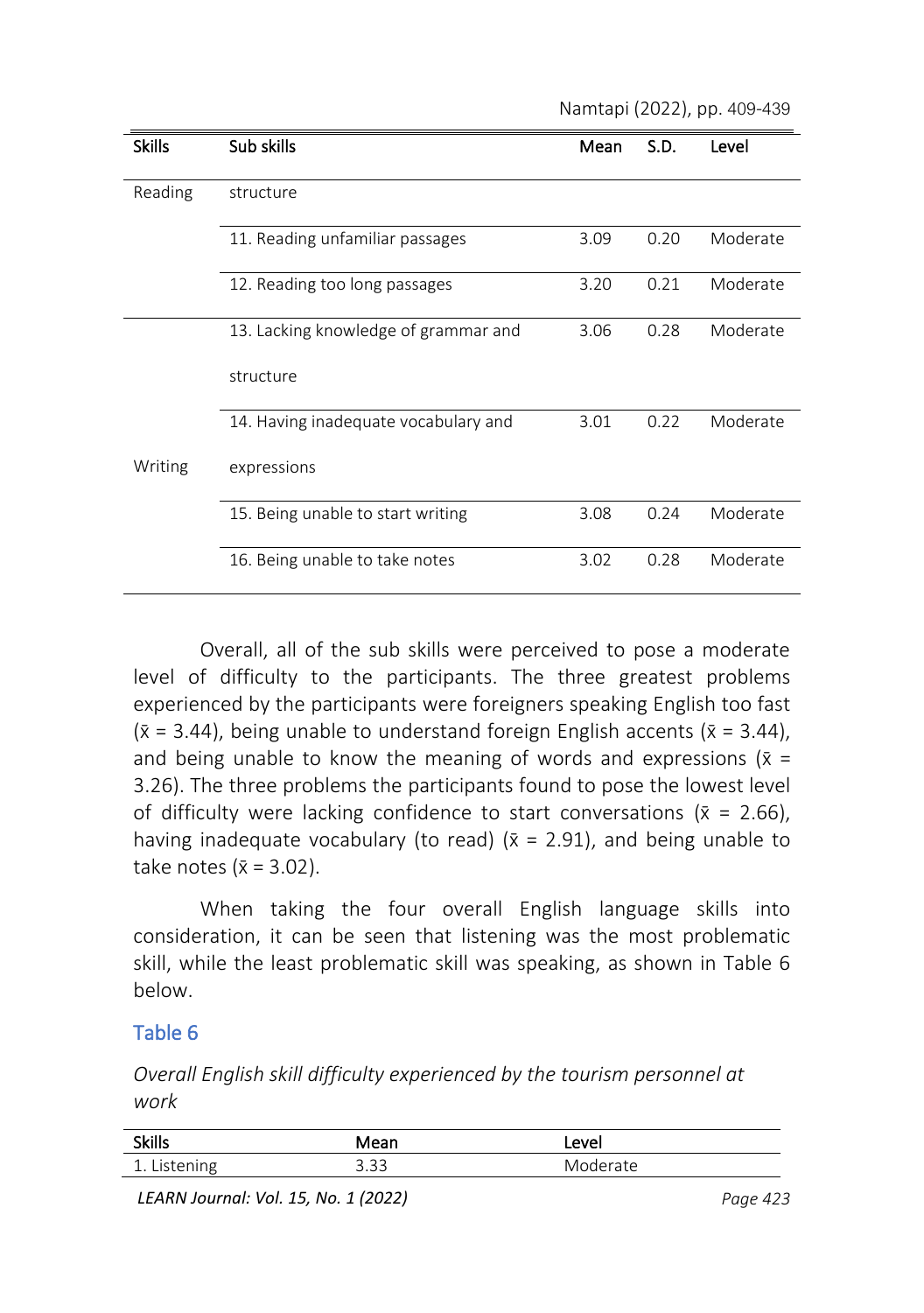Namtapi (2022), pp. 409-439

| 2. Speaking | 3.00  | Moderate |  |
|-------------|-------|----------|--|
| 3. Reading  | 3 N 2 | Moderate |  |
| 4. Writing  | 3 N5  | Moderate |  |

### *Needs of taking extra English language courses*

With respect to skills, the majority of the participants (87%) wanted to improve their listening and speaking skills rather than their reading and writing skills. The majority of the participants (70%) also agreed that grammar is important to tourism personnel as it helps them communicate with foreigners effectively. Furthermore, almost all of them (95%) admitted that knowing and understanding foreign cultures is essential to effective English communication.

When it came to choosing an instructor for an English course, about two-thirds of the participants would rather study with a native English instructor than with a Thai instructor (26%) or with both of them (8%).

As for materials and activities they would like their instructor to include in an English for tourism course, the participants preferred interviewing foreign tourists (53%), followed by using realia (42%), using a textbook written by a native speaker (26%), engaging in role plays (24%), using a textbook written by a Thai author (19%), and playing games (17%).

### Semi-structured Interviews

Out of the 16 interviewees, seven were male and nine were female. The average age of the interviewees was 35 ranging from 25 to 55 years, whereas the average amount of experience was 8 years, with a wide range of 3 to 25 years. A number of prevailing elements that were categorized into different themes and subthemes are presented for both interview questions.

### *Most difficult skill*

When asked what skill posed the greatest difficulty to them, the interviewees gave priority to a number of factors that fell under two major themes: listening and speaking. The two themes and their subthemes are detailed in Table 7 below.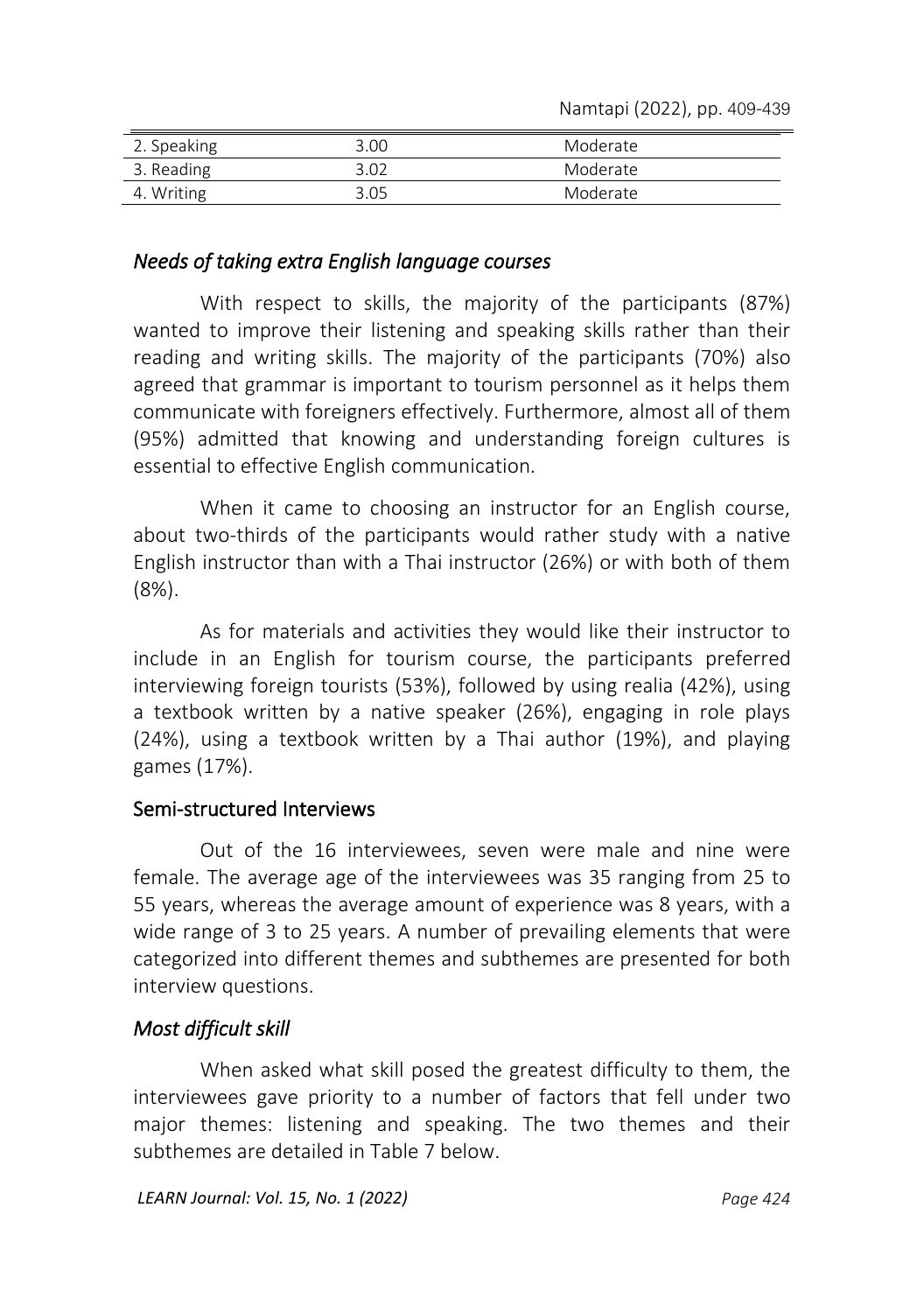## Table 7

| Themes and subthemes emerging from the first interview question |  |  |
|-----------------------------------------------------------------|--|--|
| extracts                                                        |  |  |

| Theme        | Subtheme         | Sample extract                                        |
|--------------|------------------|-------------------------------------------------------|
|              | 1.1 Accentedness | I2: The problem is the tourists who seek help from    |
| 1. Listening |                  | our organization come from many different             |
|              |                  | countries. That means they also have different        |
|              |                  | accents, such as Japanese English, British English,   |
|              |                  | or American English. Like two years ago when I        |
|              |                  | was sent to the tourist service center, I got to      |
|              |                  | speak with a lot of tourists. I remember having the   |
|              |                  | hardest time listening to Indian English accents.     |
|              |                  | 13: To me, listening to foreign English accents is    |
|              |                  | the biggest problem. Thai people are more             |
|              |                  | familiar with American accents, so when we listen     |
|              |                  | to other accents like British, Filipino, Japanese, or |
|              |                  | French, we often have difficulty communicating        |
|              |                  | with those who speak heavy foreign accents.           |
|              | 1.2 Speech pace  | 113: I usually have problems listening to guests      |
|              |                  | who speak faster than usual, which makes it           |
|              |                  | difficult to understand what they say even though     |
|              |                  | I ask them to repeat.                                 |
|              |                  | I12: I think one of the biggest problems I have       |
|              |                  | experienced is when I listen to foreigners who        |
|              |                  | speak fast. I find it difficult to make sense of what |
|              |                  | they say. I mean both native speakers and             |
|              |                  | especially those who come from Europe.                |
|              | 2.1 Vocabulary   | I1: The fact that I have a limited set of vocabulary  |
| 2. Speaking  |                  | is my major problem. Many times, I think in Thai      |
|              |                  | first and then translate my ideas into English. The   |
|              |                  | problem is I don't know the English counterparts,     |
|              |                  | so I can't speak fluent English.                      |
|              |                  | 114: I think speaking is my biggest problem. I have   |
|              |                  | learned a lot about technical terms that I use in     |
|              |                  | the tourism industry, but when it comes to            |
|              |                  | everyday-life conversations, sometimes I don't        |
|              |                  | know what to call basic objects in English. For       |
|              |                  | example, once I took a group of tourists for          |
|              |                  | sightseeing and they were talking about parts of      |
|              |                  | the car. I remember staying quiet the whole time      |
|              |                  | as I was unable to engage in the conversation         |
|              |                  | because of my limited auto vocabulary related to      |
|              |                  | automobiles.                                          |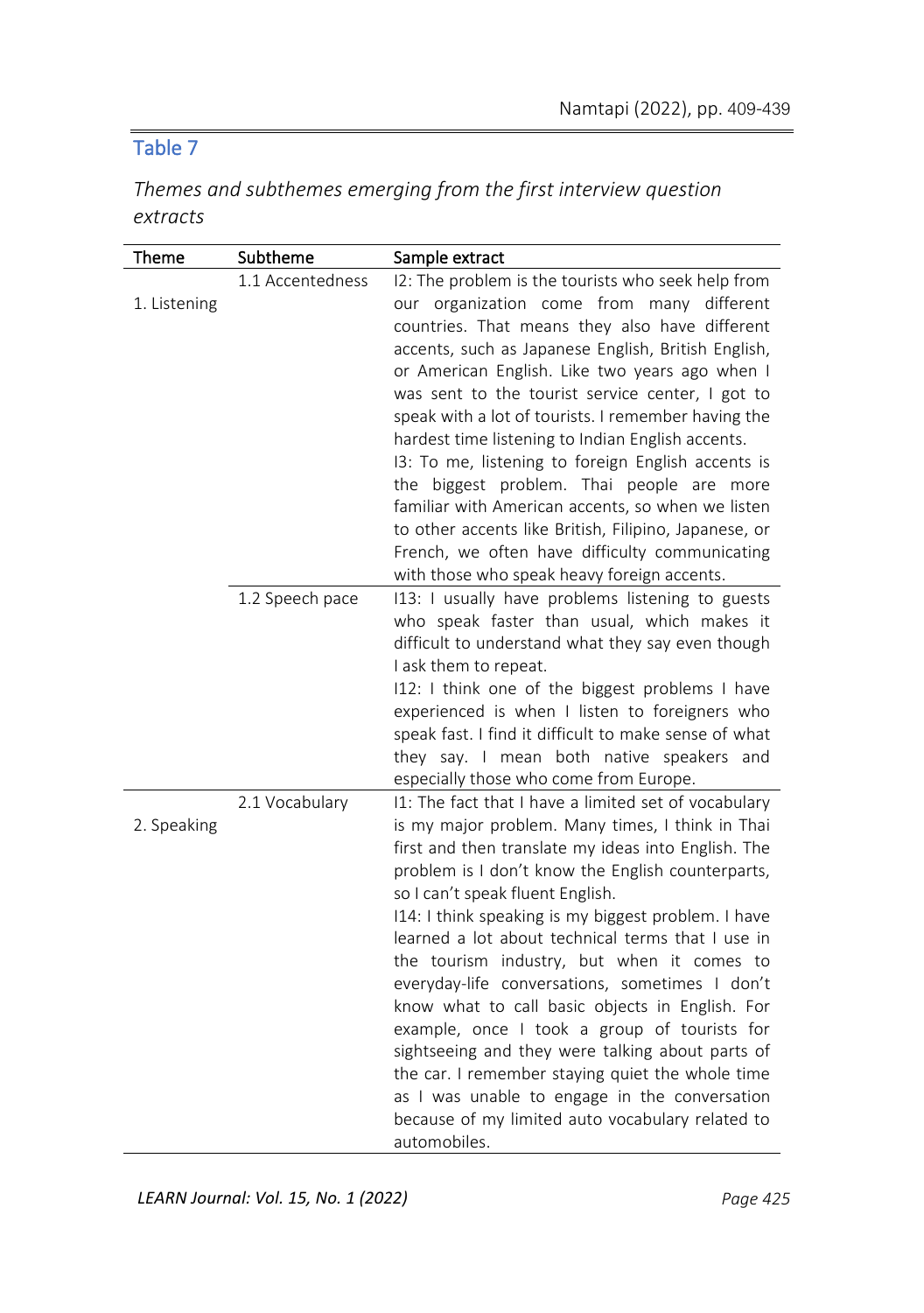| Theme | Subtheme       | Sample extract                                                                                                                                                                                                                                                                                                                                                                                                                                                                                                                                                                                                                                                                                  |
|-------|----------------|-------------------------------------------------------------------------------------------------------------------------------------------------------------------------------------------------------------------------------------------------------------------------------------------------------------------------------------------------------------------------------------------------------------------------------------------------------------------------------------------------------------------------------------------------------------------------------------------------------------------------------------------------------------------------------------------------|
|       | 2.2 Grammar    | 16: I think grammar is my problem. I've never<br>learned how to use grammar and tenses in a<br>formal setting. I learned it through my own<br>experience. When I want to convey complex ideas,<br>I usually end up talking about something else<br>because I don't know how to put those ideas into<br>meaningful sentences.<br>I10: I think grammar is one of the biggest<br>problems. I often find myself using words or<br>phrases, rather than complete sentences. I know<br>basic vocabulary, but I don't know how to use<br>proper structures. If you work at the front office<br>here, grammar matters a lot as this is a five-star<br>hotel and being able to use grammatically correct |
|       | 2.3 Confidence | language is what we prioritize.<br>11: Confidence is one of my biggest problems.<br>Often times I'm not confident enough to initiate a<br>conversation with foreign visitors.<br>$\mathbf{I}$<br>feel<br>embarrassed whenever I make errors.<br>110: Confidence is very important and this is also<br>what I lack. I have trained a lot of interns and I<br>think most of them really need to improve their<br>confidence. You just can't hesitate a lot when<br>communicating with foreign guests as it really<br>affects our hotel image.                                                                                                                                                     |

It is worth noting that some interviewees pointed out several problems that resulted in communication failure. The most common problem as pointed out by 12 out of the 16 interviewees was related to listening. In particular, accentedness and speech pace were the most common barriers to successful communication, as revealed by ten and five interviewees, respectively. Six interviewees also mentioned that the speaking skill posed difficulty to them; for example, four of them had limited vocabulary and lacked grammar knowledge, while two of them were not confident when communicating with foreigners.

### *Most essential content*

What the interviewees said they would like to include the most in an English for tourism curriculum may be grouped into three major themes: content, communication skills, and language form and function. The three themes and their subthemes are detailed in Table 8 below.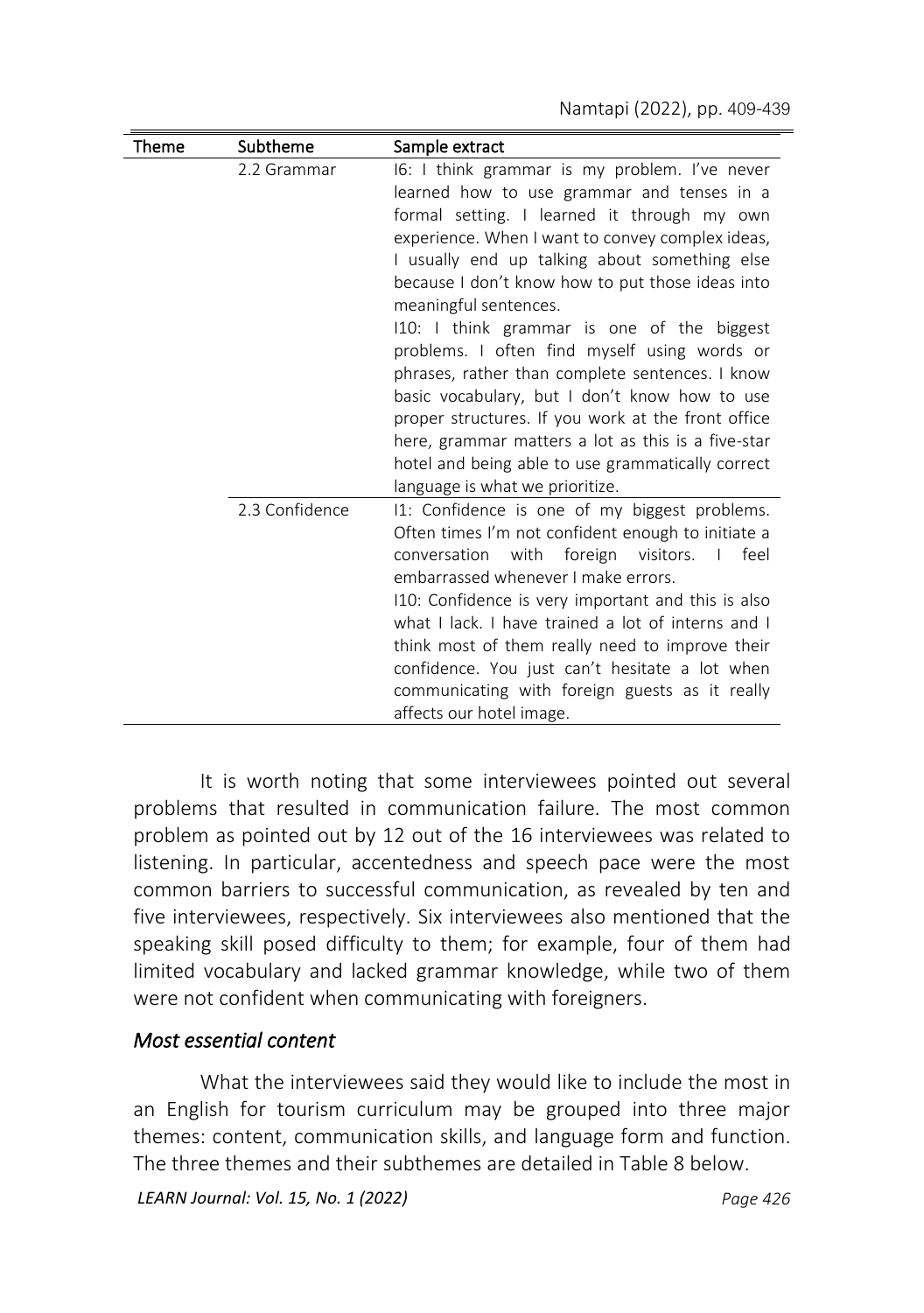# Table 8

|          | Themes and subthemes emerging from the second interview question |  |  |  |
|----------|------------------------------------------------------------------|--|--|--|
| extracts |                                                                  |  |  |  |

| Theme                         | Subtheme                   | Sample extract                                                                                                                                                                                                                                                                                                                                                                                                                                                                                                                                                                                                                                                                                                                              |
|-------------------------------|----------------------------|---------------------------------------------------------------------------------------------------------------------------------------------------------------------------------------------------------------------------------------------------------------------------------------------------------------------------------------------------------------------------------------------------------------------------------------------------------------------------------------------------------------------------------------------------------------------------------------------------------------------------------------------------------------------------------------------------------------------------------------------|
| 1. Content                    | 1.1 Technical<br>terms     | I8: You can't be an English tour guide in Ayutthaya<br>if you don't have enough vocabulary about<br>temples, pagodas, traditional Thai architecture<br>elements, and stuff like that. So, trainees should<br>be able to talk about those things in English.<br>115: No matter where you work in Ayutthaya, you<br>will end up taking tourists to see historical sites.<br>This means you should learn vocabulary that's<br>essential for describing those places.                                                                                                                                                                                                                                                                           |
|                               | 1.2 Ayutthaya's<br>history | 11: Trainees should learn a lot about the history<br>of Ayutthaya. This is because no matter where<br>they go, it's likely that tourists will ask them to<br>describe, for example, why a particular temple is<br>important and what it is famous for.<br>19: For those who want to be tour guides in<br>Ayutthaya, they should be able to describe the<br>city's history. For example, interns who work at<br>this museum are required to learn about the<br>importance of each artifact and relate it to the<br>history of Ayutthaya.                                                                                                                                                                                                     |
| 2.<br>Communication<br>skills | 2.1 Listening              | 111: What I want to focus on in the curriculum is<br>the listening skill. Those who want to be tour<br>guides should practice listening to as many<br>different English accents as possible. It doesn't<br>matter if they don't speak good English, but they<br>do need to understand what tourists want to<br>convey.<br>116: Listening is the most important thing I'd like<br>to include in the curriculum. Often times students<br>are exposed to formal English in a classroom<br>where the instructor, either a native or non-<br>native, speaks more slowly and clearly than usual.<br>However, in a real setting, they're approached by<br>tourists who have many foreign accents, so they<br>should be exposed to various accents. |
|                               | 2.2 Speaking               | 14: I think the curriculum should focus on the<br>speaking skill. The trainees should have a chance<br>to speak English both inside and outside the<br>classroom. This is because communicating in a<br>real setting is more difficult than in a classroom                                                                                                                                                                                                                                                                                                                                                                                                                                                                                  |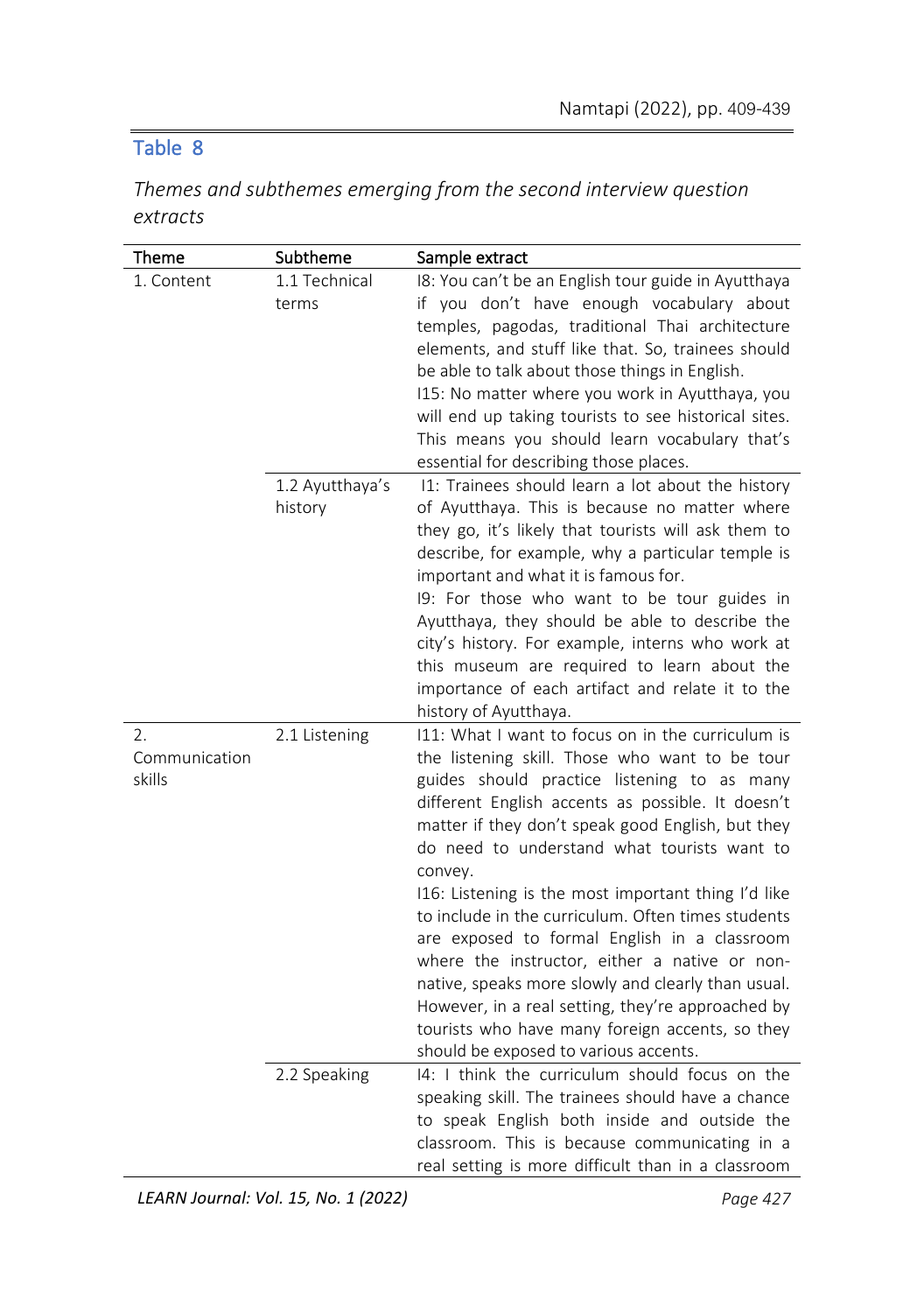| Theme                               | Subtheme                             | Sample extract                                                                                                                                                                                                                                                                                                                                                                                                                                                                                                                                                                                                     |
|-------------------------------------|--------------------------------------|--------------------------------------------------------------------------------------------------------------------------------------------------------------------------------------------------------------------------------------------------------------------------------------------------------------------------------------------------------------------------------------------------------------------------------------------------------------------------------------------------------------------------------------------------------------------------------------------------------------------|
|                                     |                                      | setting.<br>113: Those who want to be tour guides should<br>practice speaking as much as they can. As a<br>bellboy, I train a lot of interns each year and many<br>of them don't speak English fluently. When guests<br>don't understand what the interns are trying to<br>convey, they sometimes get frustrated.                                                                                                                                                                                                                                                                                                  |
|                                     | 2.3 Cross-<br>cultural<br>competence | 17: The curriculum should include information<br>about cultures and traditions of tourists who<br>usually travel to Ayutthaya. As a tour guide, you<br>should know what you should or shouldn't talk<br>about with foreign tourists.<br>114: Culture is what I want to focus on in the<br>curriculum. Once I was approached by an Indian<br>tourist who was really demanding. I remember<br>having a hard time pleasing him, and later on I<br>found out that this is more or less a stereotype of<br>Indian tourists, so tour guides should be aware of<br>this in order to communicate effectively.              |
| 3. Language<br>form and<br>function | 3.1 Form                             | I2: One of the things I'd like to include in the<br>curriculum is basic grammar, such as how to use a<br>variety of prepositions and sentence connectors.<br>This enables learners to keep a conversation<br>going.<br>18: Some grammar points should be emphasized<br>in the curriculum, such as modal verbs and<br>sentence structure. Having a wide range of<br>vocabulary but limited grammatical knowledge<br>may lead to communication failure.                                                                                                                                                              |
|                                     | 3.2 Function                         | 13: If you work at the tourist service center here,<br>you don't have to be able to use any fancy<br>language. What you should be able to do is as<br>simple as giving tourists directions or telling them<br>what to do. And this is what you should include in<br>the curriculum.<br>110: If you ask me to design a curriculum for tour<br>guides, I'd recommend teaching them how to give<br>suggestions to, entertain, and even negotiate<br>with tourists. I think not only should they learn<br>essential vocabulary, but they should also learn<br>grammar or sentence structure to achieve those<br>tasks. |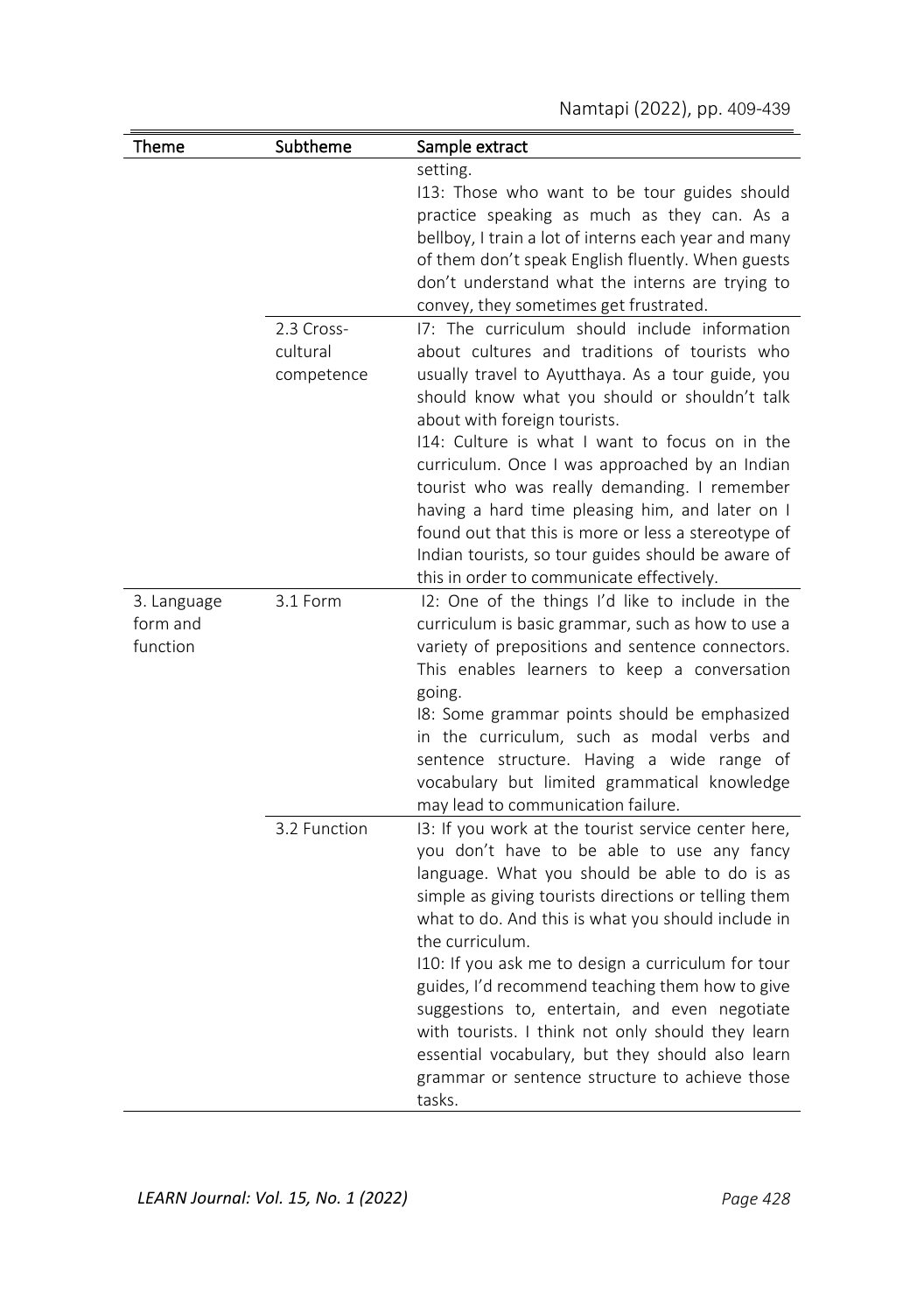As is the case for the first interview question, some interviewees mentioned several important things they would like to include in the curriculum. Content was what most interviewees prioritized (11 out of 16); eight of them gave priority to technical terms related to temples, ruins, and the like, while five of them thought knowledge of the history of Ayutthaya was a must for tour guides in Ayutthaya. Communication skills were also regarded as the most important parts to be included in the curriculum. Out of the nine interviewees who prioritized communication skills, five of them focused on the speaking skill, two on the listening skill, and the other two on cross-cultural competence. Finally, seven of the interviewees also recommended that language form and function be included in the curriculum. Language function such as giving directions and suggestions was suggested by four interviewees, while language form such as grammar and sentence structure was recommended by three interviewees.

#### **Discussion**

In this part, the tourism personnel's necessities (5.1), lacks (5.2), and wants (5.3), which correspond to the tasks they frequently performed, the areas of skills where they needed to improve, and the expectations they had for courses they would like to take, respectively, are discussed. Classroom implications that focus on the development of English for Tourism curricula are also elaborated on in (5.4).

### **Necessities**

The quantitative data revealed that the tasks the tourism personnel in Ayutthaya performed most frequently were giving directions, everyday life conversations and greetings, giving suggestions, providing information, talking about numbers such as telling prices and distances, offering help, and asking for help. The qualitative data also pointed out the interviewees' needs to perform tasks such as giving directions and suggestions. This is in line with many previous studies that revealed a great need for tourism staff to perform tasks such as greeting and everyday life conversations (Kalasin & Charumanee, 2015; Kijpoonphol & Linh, 2021; Piriyasilp, 2014; Rungsavang & Clarke, 2016; Siwayingsuwan & Tawilapakul, 2016), giving directions (Nomnian, 2014; Praesrisakul, Chaibunruang, & Purisarn, 2019; Rungsavang & Clarke, 2016), providing information (Kalasin & Charumanee, 2015; Piriyasilp,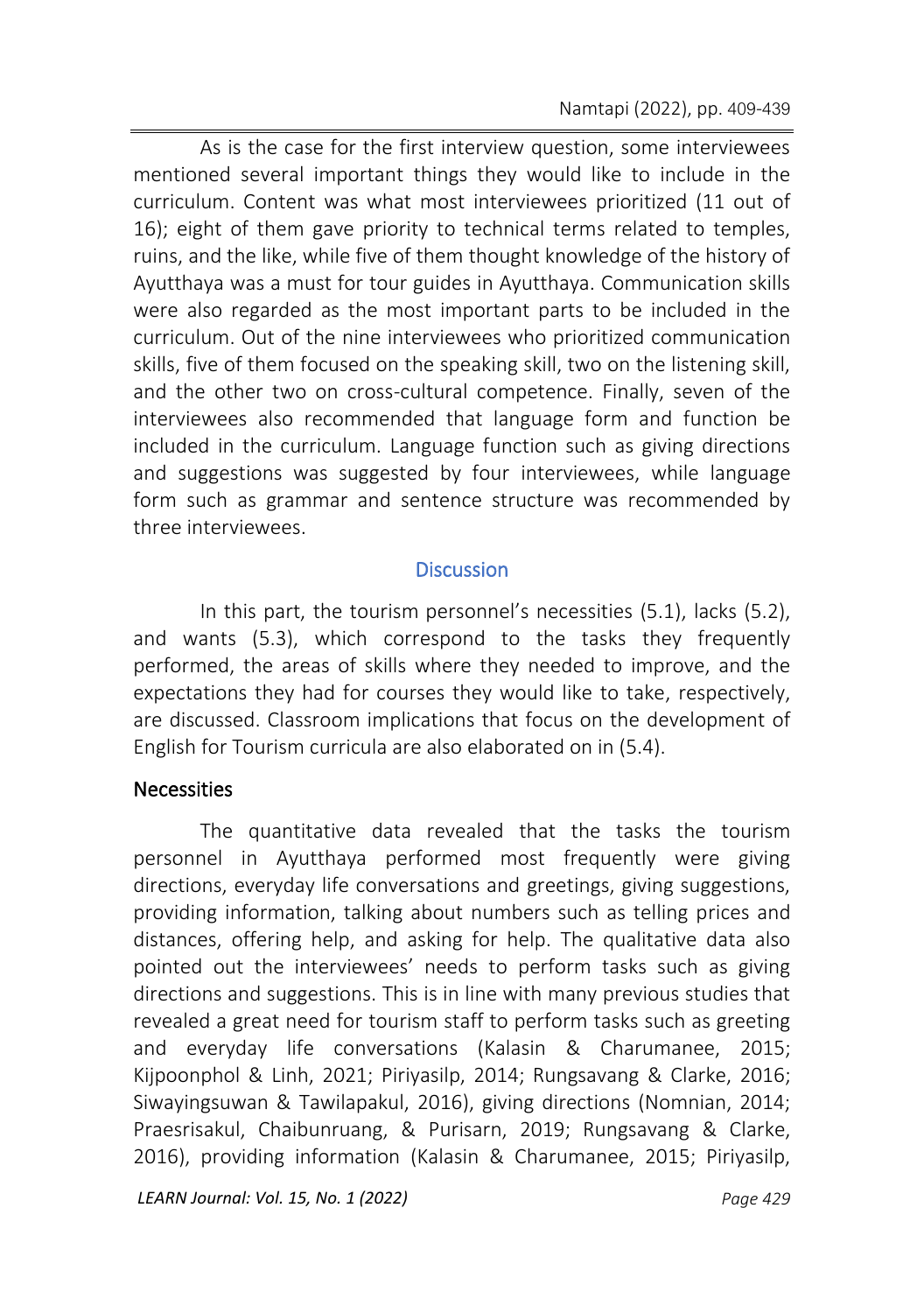2014; Prachanant, 2012), and offering help (Prachanant, 2012; Rungsavang & Clarke, 2016).

It is interesting to note that the most common tasks the participants performed are all considered two-way communication tasks. In particular, they involve the speaking and listening skills, which are at the core of the hospitality and tourism industry. A task-based teaching approach that promotes the communicative use of language and requires students to perform tasks that resemble real-life situations should be adopted in English for Tourism classes, with the emphasis being on listening and speaking skills, rather than reading and writing skills.

#### **Lacks**

Problems related to speaking and listening skills encountered by the participants are discussed in the following paragraphs.

First, understanding foreign English accents was found to pose the greatest obstacle to the participants, which was evident from the quantitative data. The qualitative data also revealed that 10 out of 16 interviewees had difficulty making sense of different local varieties of English. The results are in accordance with a large amount of previous research that has witnessed tourism personnel in Thailand having considerable difficulty understanding accented English (Chamnankit & Yuangsri, 2016; Kijpoonphol & Linh, 2021; Prachanant, 2012; Rungsavang & Clarke, 2016; Siwayingsuwan & Tawilapakul, 2016). The fact that many participants had problems comprehending accented English may be the result of their low exposure to so-called non-standard English accents. This can be accounted for by the teaching methods and textbooks adopted in Thailand that favor the English as a Foreign Language (EFL) paradigm, regarding speakers who use English as their first language as the ones who own the English language (Boriboon, 2011; Rajani Na Ayutthaya, 2016). Audio materials included in textbooks used by highschool students in Thailand also largely represent British English or American English accents (Juntanee, Kewara, & Prabjandee, 2020).

Second, speech pace was found to be a great obstavble to successful communication among the participants, which was confirmed by the quantitative data. The qualitative data also revealed that five out of 16 interviewees often failed to be able to keep up with foreign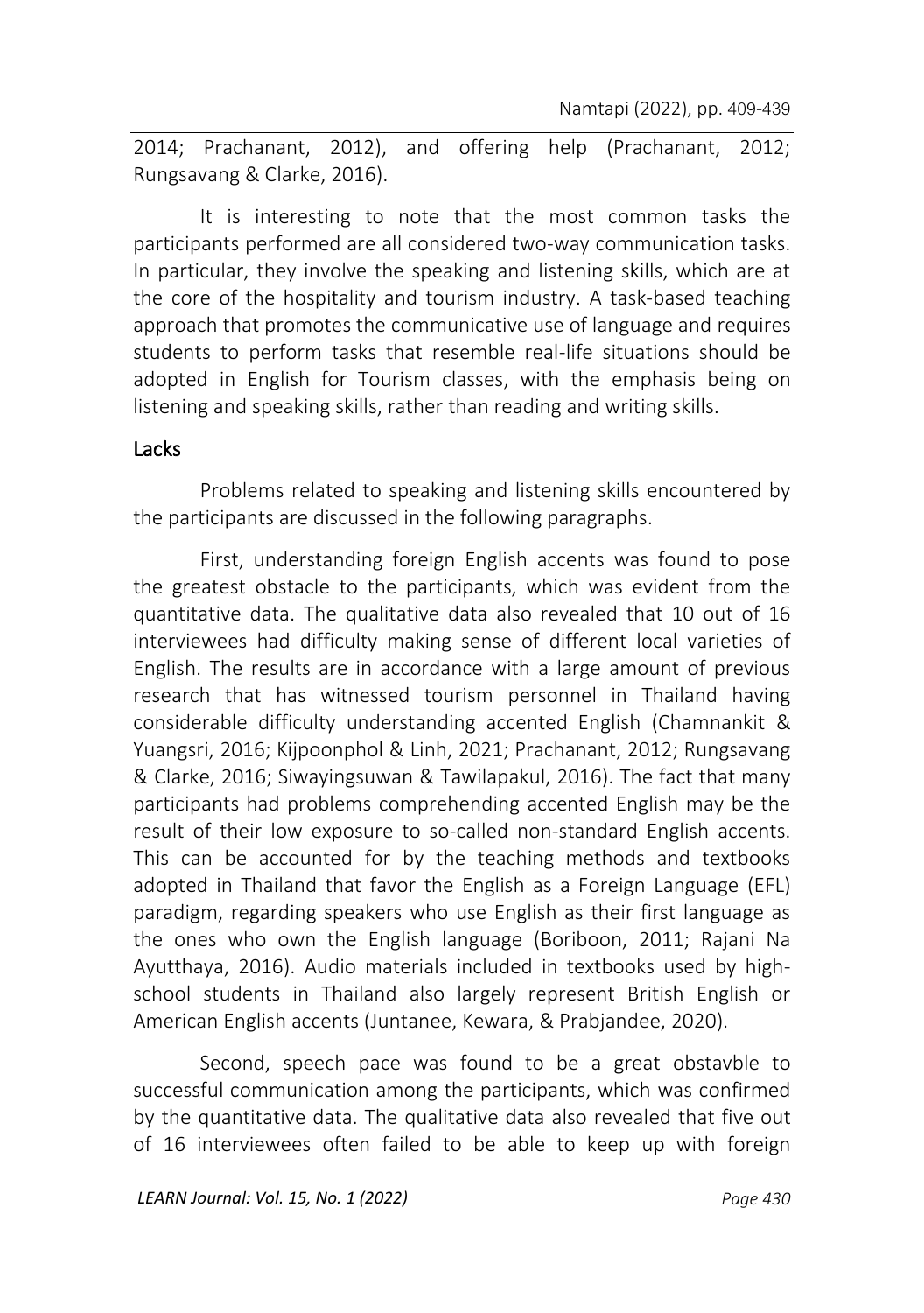tourists' speech pace. The results correspond to those of previous research that has witnessed tourism personnel in Thailand having great problems understanding fast speech pace (Prachanant, 2012; Wongthorn & Sriwanthana, 2007). The participants' difficulty in keeping up with foreign tourists' utterances can be accounted for in terms of their low proficiency. According to Renandya and Farrell (2010), EFL speakers at the beginning level usually perceive a text spoken at a normal or slow speed as being very fast or too fast, and for lower-proficiency speakers, a level of speech pace above which comprehension becomes impossible is basically lower than that of higher-proficiency speakers.

Third, having inadequate vocabulary or using inappropriate words was also an obstacle to the participants' ability to conduct effective communication. Although it is not clear from the quantitative data whether the participants experienced this speaking problem to a large extent, the qualitative data revealed that it was problematic to the interviewees. The findings are in line with previous studies that explored how tourism personnel in Thailand used English at work and found that having limited vocabulary (Chomchuen & Rattanasak, 2018; Prachanant, 2012) resulted in communication breakdown. In fact, some interviewees pointed out that although they possessed a wide range of technical vocabulary, they had problems engaging in everyday life conversations. This might result from the fact that they have had very few chances to use English outside the classroom.

Fourth, lacking knowledge of grammatical structure was found to be another serious problem among the participants. Having integrated both the quantitative and qualitative findings, it was observed that a lack of grammatical structure knowledge adversely affected the participants' communication with foreign tourists. The findings correspond to those of previous studies that investigated the use of English by tourism personnel in Thailand and found that having limited knowledge of grammar (Chomchuen & Rattanasak, 2018; Siwayingsuwan & Tawilapakul, 2016) hindered them from achieving successful communication. This might result from the fact that there has been less emphasis on grammar teaching in Thailand as the trend has shifted for some time now to communicative language teaching (Saengboon, 2017). Moreover, Thai students often study pedagogical grammar just to pass written exams, which may not be applicable to conversational use.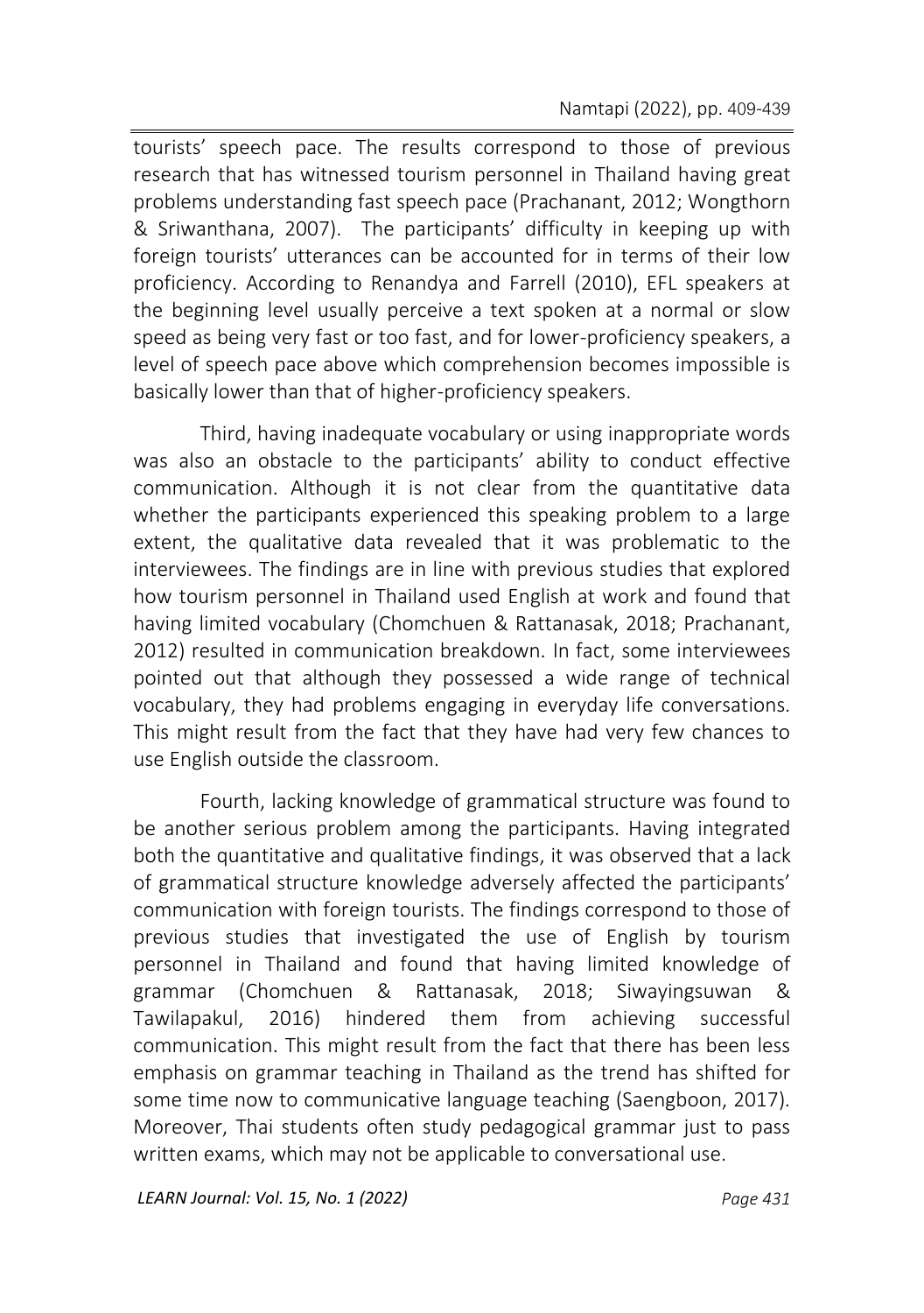### **Wants**

The participants' expectations towards English for Tourism courses with respect to skills, cross-cultural understanding, instructors, grammar, and content are elaborated on in the following paragraphs.

The combination of the quantitative and qualitative data revealed that the tourism personnel had a great need to improve their communication skills. Listening and speaking skills should be the primary focus of an English for Tourism course. The findings are in line with previous research conducted with tourism staff who showed a greater need for the listening and speaking skills than the reading and writing skills (Charoensuk, Chuai-in, & Wate cho, 2018; Kalasin & Charumanee, 2015; Nuemaihom, 2017; Prachanant, 2012; Prasitpornkun, 2016).

Cross-cultural understanding was also thought to be an essential part of the course as suggested by the participants. Indeed, to engage in conversations effectively with people from other cultures, tourism personnel need to be sensitive to intercultural differences. This has been witnessed in empirical studies conducted within the Thai context (Inkaew, 2016; Jhaiyanuntana & Nomnian, 2020; Viwatronnakit, Inthachak, Trakarnsiriwanit, & Nanta, 2019).

The participants also expressed a preference for native English instructors. As for course activities, they would like to interview foreign tourists. Furthermore, they wanted the instructor to use realia in the classroom. Taking all these facts together, it can be concluded that the tourism personnel gave priority to courses that encourage the use of the target language and authentic materials, which are the cornerstone of ESP courses (Basturkmen, 2010; Long, 2005).

Grammar teaching was also considered as an important part of the curriculum as it helped the participants communicate more effectively and also that being able to use precise grammar had an impact on their image and credibility. Indeed, grammar deserves a place in an English for Tourism course, but it should be discourse-oriented and contextualized, following the notion of Focus on Form, a teaching approach that enables learners to see how the forms, functions, and meanings of a grammar point are interconnected through communicative tasks (Long & Robinson, 1998).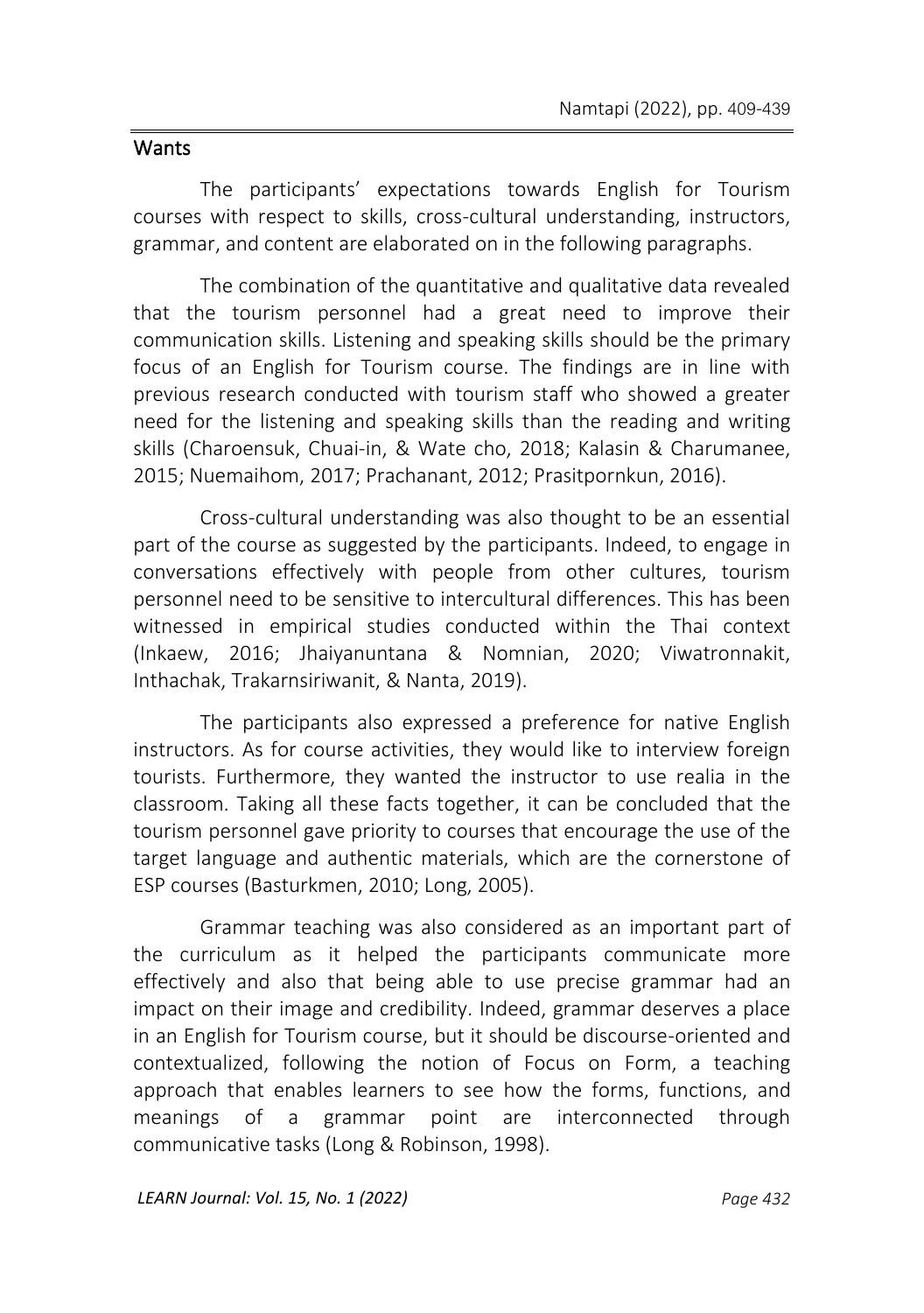The history of Ayutthaya and related technical terms is a must in an ESP curriculum for tourism personnel working in the former capital city of Thailand as pointed out by the participants. This is not surprising as the city is famous for its heritage tourism that mainly focuses on its historical sites such as temples, pagodas, royal palaces and other artistic features. Regardless of their workplace or job position, it is suggested that the tourism personnel be equipped with proper knowledge of Ayutthaya's history and a wide range of vocabulary specifically related to Buddhist architecture.

### Classroom Implications

The current study has important pedagogical implications for English for Tourism curricula and material development. That is, the findings can serve as building blocks for a tailor-made training course for tourism personnel who are working or will work in Ayutthaya. As for the 'what' of teaching, the focus should indeed be on developing their listening and speaking skills including their cross-cultural understanding. Other than general language functions like giving directions and offering help, along with corresponding grammar points, content should be related to the history of Ayutthaya and the jargons of traditional Thai architecture. In terms of the 'how' of teaching, the Task-based Language Teaching (TBLT) method should be adopted as it not only promotes the use of the target language in the classroom, but it also engages the learners in real-world tasks. While the TBLT focuses on meaning in principle, it does not dismiss the role of grammar teaching. Form can sometimes be focused on, but it should be contextualized in communicative tasks, enabling the learners to use grammar in a meaningful and practical way. Last but not least, the concept of World Englishes should be incorporated into the course given that the tourism personnel have to inevitably communicate with visitors who mostly come from the Expanding Circle countries, rather than the Inner Circle or the Outer Circle countries, like China, Japan, and South Korea.

### **Conclusion**

The current study explored the necessities, lacks, and wants of the tourism personnel who used English at work in Ayutthaya, Thailand's most famous historical city. The integration and interpretation of the findings revealed that the tasks and functions they frequently performed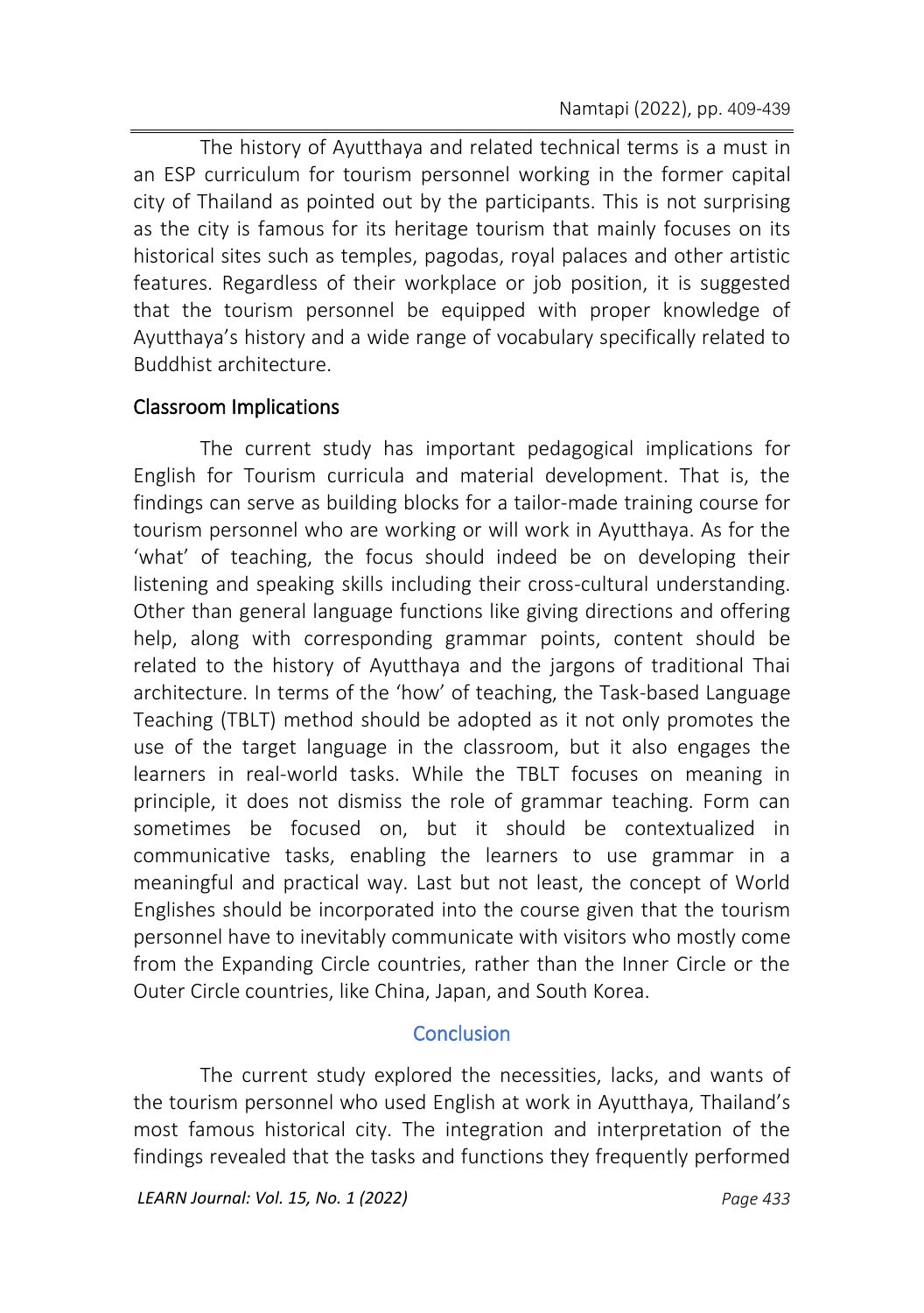were mostly related to communicative skills, such as greeting, giving directions, providing information, and offering and asking for help. Their problems were also chiefly concerned with the listening and speaking skills, such as being unable to understand foreign English accents, failing to keep up with the tourists' fast pace of speech, having a limited range of vocabulary to engage in a conversation, and lacking grammar knowledge to maintain a conversation. The participants also expressed their desire to improve their communicative skills, including their crosscultural competence, as well as be heavily exposed to the target language, both inside and outside the classroom, and be equipped with ample knowledge of Ayutthaya's history and technical vocabulary about the architecture of Buddhism.

This study has several limitations that are worth mentioning. First and foremost, the sampling method of the selected tourism organizations might not represent all jobs in the tourism industry. Second, the number of participants may not be satisfactorily large enough for the data to be generalized. Third, even though the semistructured interviews allowed the researcher to provide a more in-depth analysis of how English was used by the tourism personnel in Ayutthaya, some of them may have been deceitful with their responses since telling the truth might have affected their image.

There is still room for further research in English for Tourism in the context of Thailand. Future studies may, for instance, be conducted to explore how English is used at other well-known historical cities such as Sukhothai, Buriram, and Nakhon Si Thammarat. Moreover, the use of methodological triangulation that features such unbiased data collection methods as naturalistic observation could allow researchers to witness how their participants actually interact with foreign tourists. The use of online placement tests that can truly assess the participants' proficiency should be adopted in future research.

### Acknowledgment

This research was financially supported by the University of Washington's Graduate Student Conference Travel Award and the Thomas and Mary Gething Fellowship. The researcher would like to thank the audience at the Hawaii International Conference on English Language and Literature Studies (HICELLS 2020) held at the University of Hawaii at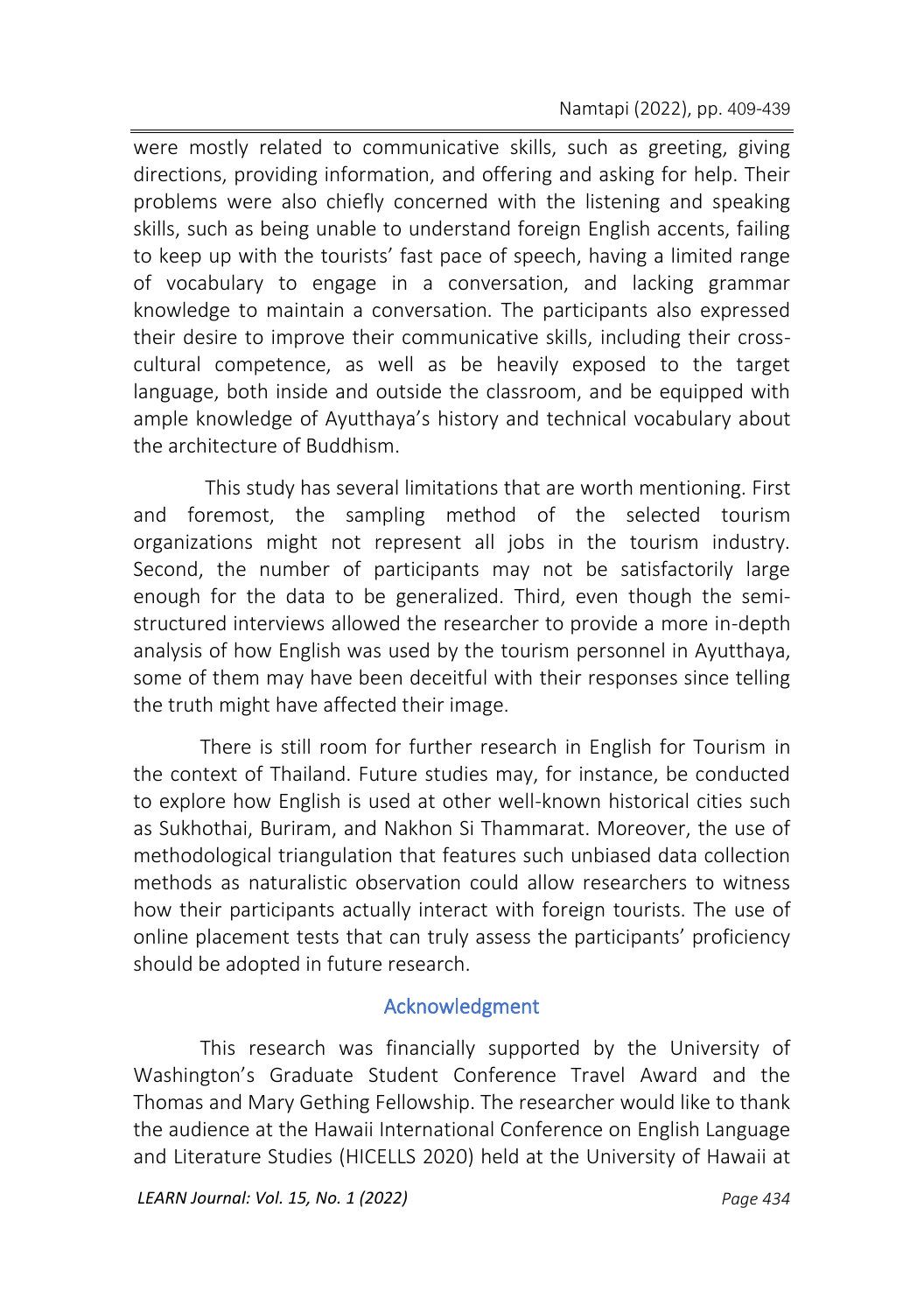Hilo from March  $13<sup>th</sup> - 14<sup>th</sup>$ , 2020, for their inspiring discussions and fruitful comments.

### About the Author

Itsara Namtapi: An English language lecturer at the Language Center, Valaya Alongkorn Rajabhat University under the Royal Patronage. He received his master's in English linguistics from Chulalongkorn University in 2016. His research interests center around generative approaches to second language acquisition, discourse analysis, and English for Specific Purposes (ESP).

### References

Bangkok Post. (2018, March 25). Famous Ayutthaya temple extends hours for tourist influx.

> [https://www.bangkokpost.com/thailand/general/1434875/famou](https://www.bangkokpost.com/thailand/general/1434875/famous-ayutthaya-temple-extends-hours-for-touristinflux?utm_source=bangkopost.com&utm_medium=article_learning&utm_campaign=most_recent_box) [s-ayutthaya-temple-extends-hours-for-](https://www.bangkokpost.com/thailand/general/1434875/famous-ayutthaya-temple-extends-hours-for-touristinflux?utm_source=bangkopost.com&utm_medium=article_learning&utm_campaign=most_recent_box)

> [touristinflux?utm\\_source=bangkopost.com&utm\\_medium=article](https://www.bangkokpost.com/thailand/general/1434875/famous-ayutthaya-temple-extends-hours-for-touristinflux?utm_source=bangkopost.com&utm_medium=article_learning&utm_campaign=most_recent_box) learning&utm\_campaign=most\_recent\_box

- Basturkmen, H. (2010). *Developing courses in English for specific purposes*. London: Palgrave Macmillan.
- Berwick, R. (1989). Needs assessment in language programming: From theory to practice. In R. K. Johnson (Ed.), *The second language curriculum* (pp. 48-62). Cambridge University Press.
- Boriboon, P. (2011). Language, ideology and domination: Problems of English language teaching in Thailand and solutions. *JSHRA, 17*(6), 25-59.
- Braun*,* V*. &* Clarke, V. (2006). Using thematic analysis in psychology. *Qualitative Research in Psychology, 3*(2), 77–101.
- Brindley*,* G. (1989). The role of needs analysis in adult ESL programme design. In R. Johnson (Ed.), *The second language curriculum* (p. 43-78). Cambridge University Press.
- Chambers, F. (1980). A re-evaluation of needs analysis. *ESP Journal, 1*(1), 25-33.
- Chamnankit, P. & Yuangsri, N. (2016). The needs of English language skills among receptionists at boutique hotels in Bangkok. *Proceedings of the 5th LITU International Graduate Conference*, 427-437.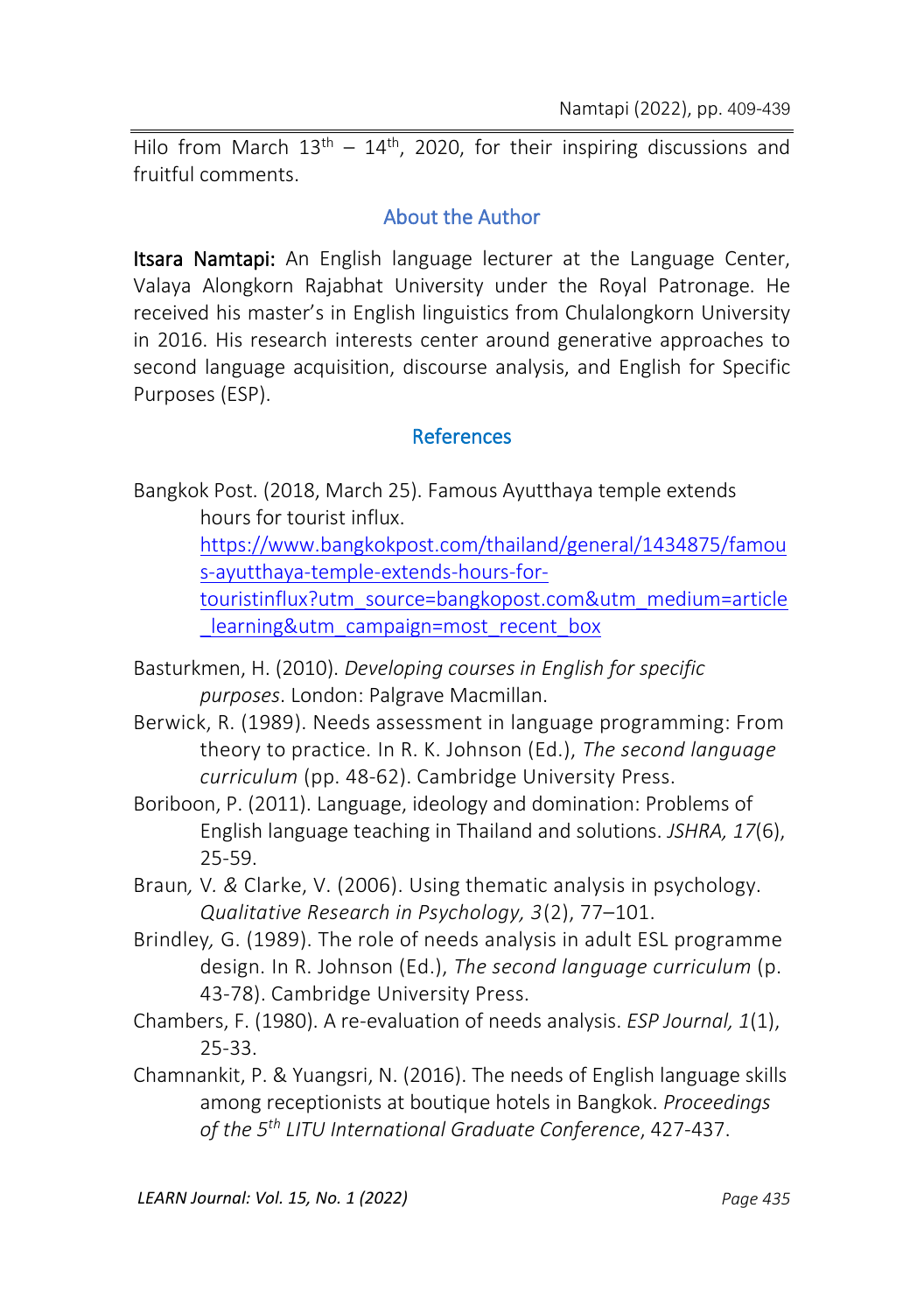- Charoensuk, S., Chuai-in, P., & and Wate cho, T. (2018). Problems and needs of English usage for tour agents in Trang province. *Journal of Humanities and Social Sciences, Thonburi University, 12*(2), 256- 269.
- Chomchuen, F. & Rattanasak, S. (2018). An analysis of English communication: A case study of Thai public transport operators' communication with foreign tourists. *Proceedings of the Asian Conference on Language Learning*, 97-110.
- Dudley*-*Evans, T., & St John, M. (*1998*). *Developments in ESP: A multidisciplinary approach*. Cambridge University Press.
- Ghosh, I. (2020, February 15). *The 100 most-spoken languages in the world*. https://www.visualcapitalist.com/100-most-spokenlanguages/
- Hutchinson, T., & Waters, A. (1987). *English for specific purposes: A learning-centered approach*. Cambridge University Press.
- Inkaew, M. (2016). An analysis of intercultural communicative competence: Hotel front office personnel in Bangkok. *PASAA, 51* (January - June), 185-214.
- Johns, A. M., & Price, D. (2014). English for specific purposes: International in scope, specific in purpose. In M. Celce-Murcia, D. M. Brinton, & M. A. Snow (Eds.), *Teaching English as a second or foreign language* (pp. 471-487). National Geographic Learning.
- Johns, A. M., & Salmani Nodoushan, M. A. (2015). English for Specific Purposes: The state of the art (An online interview with Ann M. Johns). *International Journal of Language Studies, 9*(2), 113-120.
- Jordan, R. R. (1997). *English for academic purposes: A guide and resource book for teachers*. Cambridge University Press.
- Jhaiyanuntana, A. & Nomnian, S. (2020). Intercultural communication challenges and strategies for the Thai undergraduate hotel interns. *PASAA, 59* (January - June), 204-235.
- Juntanee, J., Kewara, P. & Prabjandee, D. (2020). Global Englishes orientation in English textbooks in Thailand. *Journal of Education, Burapha University, 31*(2), 151-161.
- Kachru, B. (1985). Standards, codification and sociolinguistic realism: English language in the outer circle. In R. Quirk & H. Widowson (Eds.), *English in the world: Teaching and learning the language and literatures* (p. 11-36). Cambridge University Press.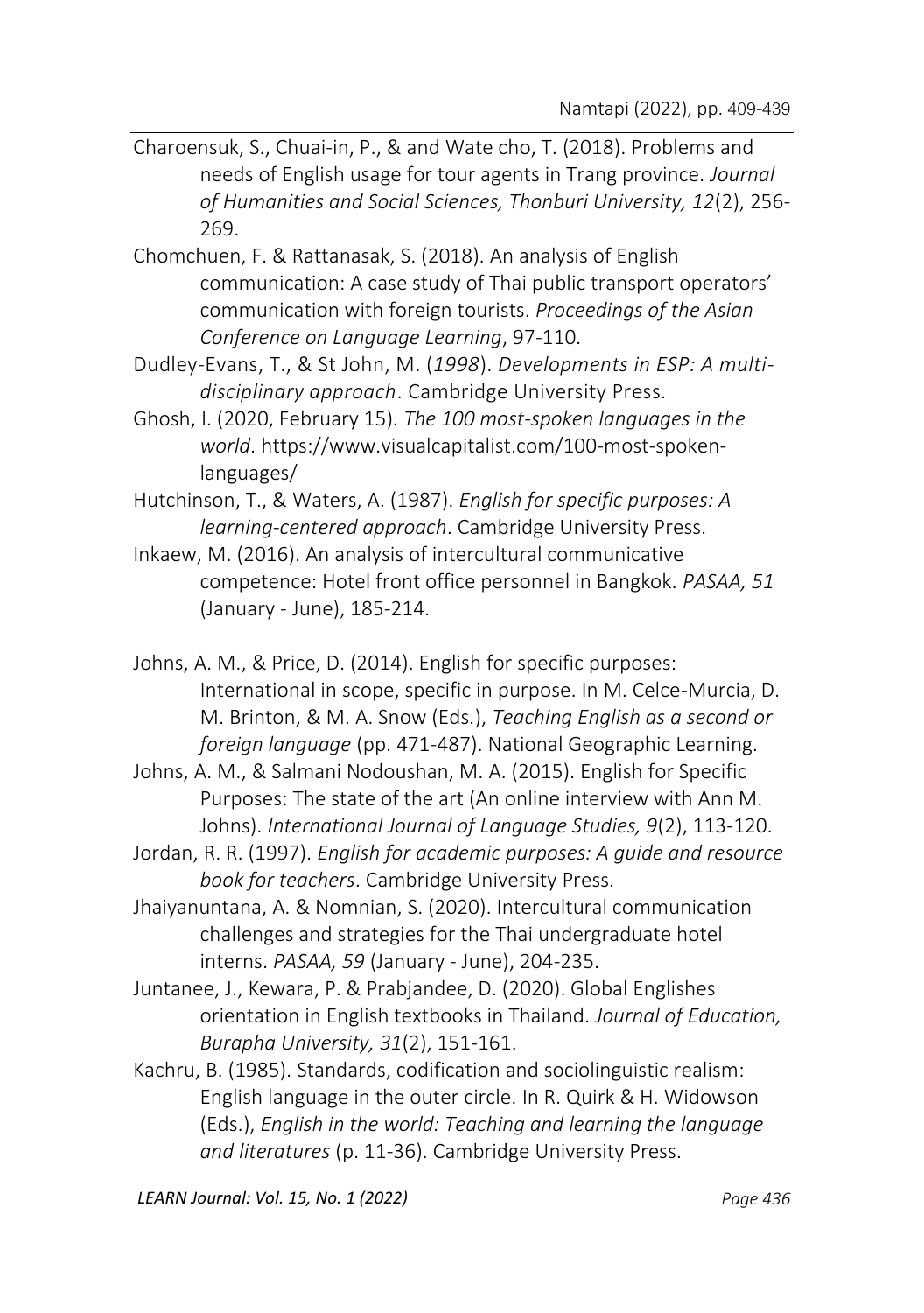Kalasin, S. & Charumanee, N. (2015). English needs of Thai hotel front desk staff in tourist attractions of southern Thailand in the move towards ASEAN Economic Community in 2015. *Journal of Liberal Arts, Prince of Songkhla University, Hat Yai Campus, 7*(2), 1-22.

Kennedy, C. & Bolitho, R. (1984). *English for specific purpose*. Macmillan.

- Kijpoonphol, W. & Linh, N. D. (2021). Needs of front office staff's English communication skills. *Journal of Thai Hospitality & Tourism Management, 16*(1), 92-105.
- Long, M. (2005). Overview: A rationale for needs analysis and needs analysis research. In M. Long (Ed.), *Second language need analysis* (p. 1-76). Cambridge University Press.
- Long, M., & Robinson, P. (1998). Focus on form: Theory, research, and practice. In C. Doughty & J. Williams (Eds.), *Focus on form in classroom second language acquisition* (pp. 15-63). Cambridge University Press.
- McHenry, T. (2021). The politics of Englishes for tourism: a World Englishes Perspective. *In M. J. Ennis & G. M. Petrie (Eds), Teaching English for tourism: Bridging research and praxis*. Routledge.
- Ministry of Tourism and Sports. (2020). Tourism statistics 2020. [https://www.mots.go.th/more\\_news\\_new.php?cid=411](https://www.mots.go.th/more_news_new.php?cid=411)
- Munby, J. (1978). *Communicative syllabus design*. Cambridge University Press.
- Neeley, T. (2012, May). Global business speaks English: Why you need a language strategy now. *Harvard Business Review, 90*(5), 116-124.
- Nuemaihom, A. (2017). Need analysis of English for specific purposes (ESP) for 7-Eleven employees: A case study in Buriram province. *Research and Development Journal Suan Sunandha Rajabhat University, 9*(1), 96-104.
- Nomnian, S. (2014). Thai entrepreneurs' needs of English language learning materials for the raft service business in Kanchanaburi province. *Humanities Journal, 21*(2), 243- 275.
- Piriyasilp, Y. (2014). English language needs of tourism industries in Khon Kaen province. *Journal of Thai Hospitality & Tourism Management, 9*(2), 16-30.
- Phongpichitphoom, P. (2017). English communication problems affecting Thai employees' performances in international online travel agencies. [Master degree's independent study, Thammasat University].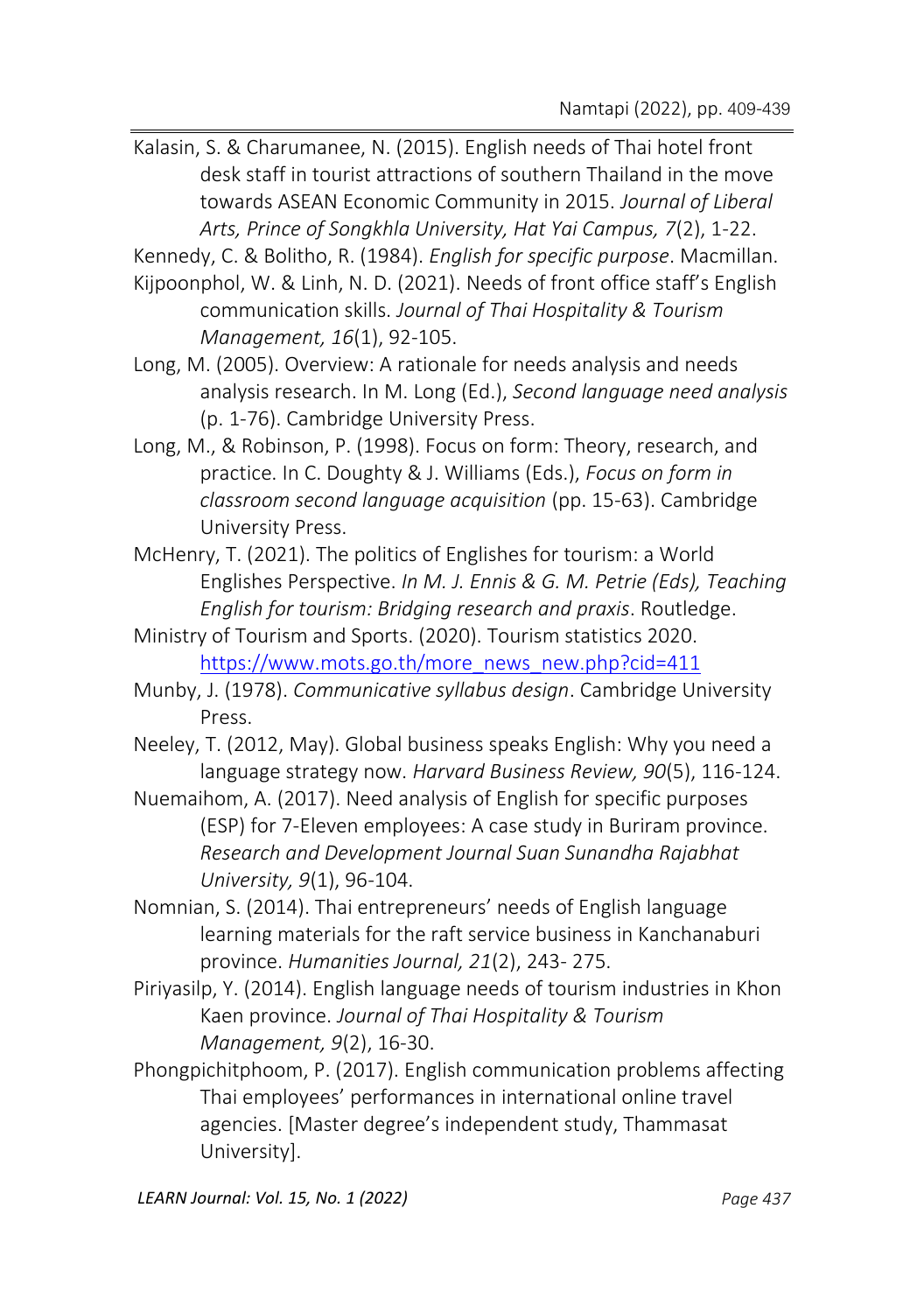- Prachanant, N. (2012). Needs analysis on English language use in tourism industry. *Procedia – Social and Behavioral Sciences 66*, 117-125.
- Praesrisakul, S., Chaibunruang, S., & Purisarn, K. (2019). Problems in the use of English if tourist police in Khon Kaen province. *College of Asia Scholars Journal, 9*(2), 89-93.
- Prasitpornkun, N. (2016). Needs analysis for English skills of train conductors and guards working at the State Railway of Thailand (SRT). [Master's thesis, Thammasat University].
- Rajani Na Ayutthaya, J. (2016). *The incorporation of world Englishes into EFL classroom practice: Effects on anxiety in English language learning of Thai tertiary students*. [Doctoral dissertation, Thammasat University].
- Renandya, W. A. & Farrell, T. S. C. (2010). 'Teacher, the tape is too fast!' Extensive listening in ELT. *ELT Journal, 65*, 52- 59.
- Rungsavang, C. & Clarke, B. (2016). Problems and needs in listening and speaking for police at ASEAN operation center of Bangkok metropolitan police bureau. *Proceedings of the 5th LITU International Graduate Conference*, 106-118.
- Saengboon, S. (2017). English grammar and Thai university students: An insurmountable linguistic battle? *English Language Teaching 10*(11), 22-36.
- Salmani Nodoushan, M. A. (2020). English for specific purposes: Traditions, trends, directions. *Studies in English Language and Education, 7*(1), 247-268.
- Siwayingsuwan, P. & Tawilapakul, U. (2016). Needs and problems in English listening and speaking of tourist police officers at Suvarnabhumi airport. *Proceedings of the 5th LITU International Graduate Conference*, 571-583.
- Strutt, P., O'Keeffe, M., & Dubicka, I. (2017). *English for international tourism (Intermediate) (fourth edition)*. Pearson Education Limited.
- Surawattananon, N. (2019) การท่องเที่ยวกับบทบาทขับเคลื่อนเศรษฐกิจไทย ฮีโร่จำเป็นหรือ ฮี โร่ตัวจริง? [Tourism and its role in driving Thailand's economy: A temporary or real hero?]

[https://www.bot.or.th/Thai/ResearchAndPublications/articles/Pa](https://www.bot.or.th/Thai/ResearchAndPublications/articles/Pages/Article_29Oct2019.aspx) [ges/Article\\_29Oct2019.aspx](https://www.bot.or.th/Thai/ResearchAndPublications/articles/Pages/Article_29Oct2019.aspx)